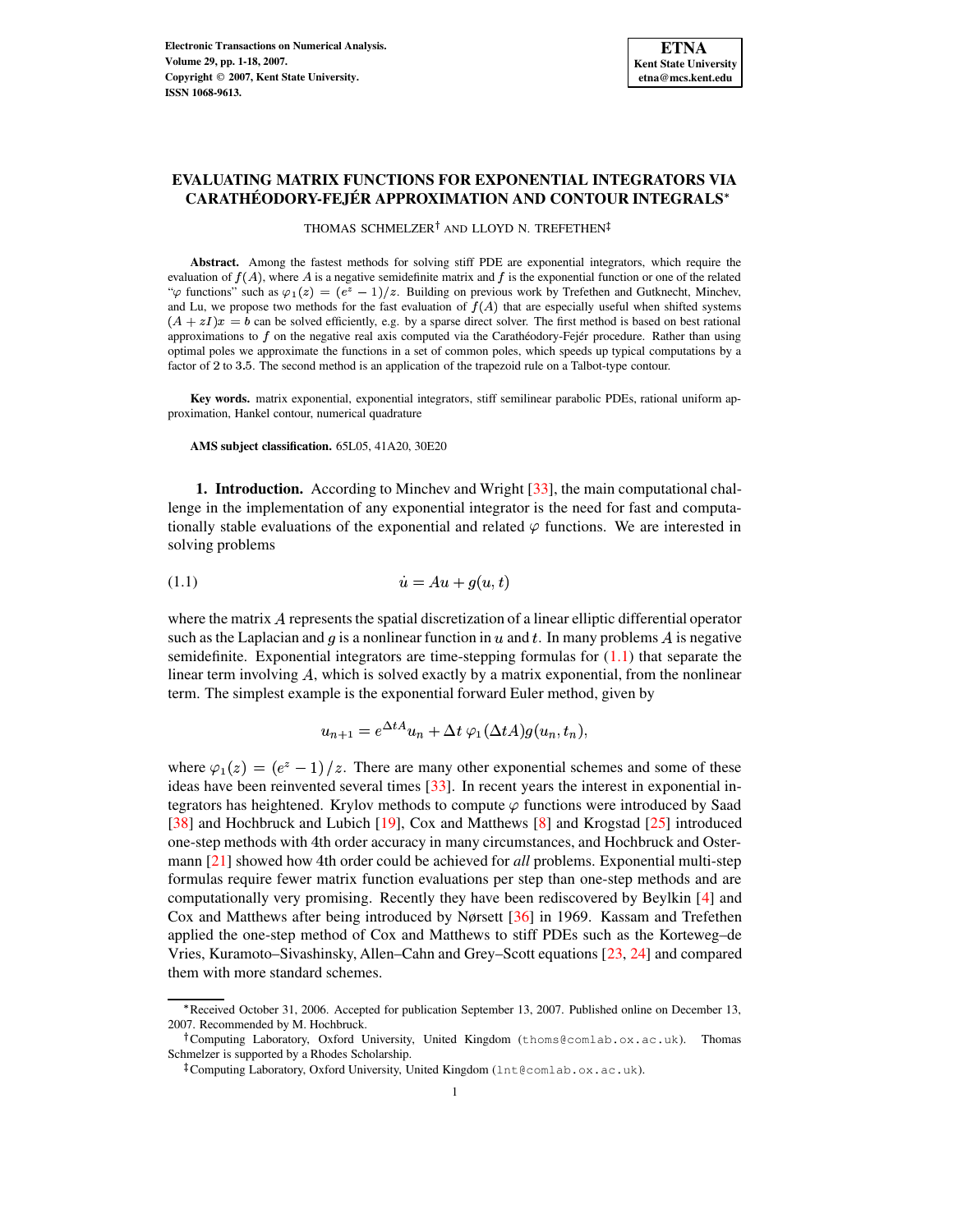We follow a recent convention [\[3,](#page-16-7) [21,](#page-16-3) [22\]](#page-16-8) and introduce

<span id="page-1-0"></span>
$$
\varphi_l(z) = \frac{1}{(l-1)!} \int_0^1 e^{(1-\theta)z} \theta^{l-1} d\theta, \qquad l = 1, 2, \dots
$$

In addition we define  $\varphi_0(z)=e^z$ , which enables us to utilize the recurrence relation

(1.2) 
$$
\varphi_l(z) = \frac{\varphi_{l-1}(z) - \varphi_{l-1}(0)}{z}, \qquad l \geq 1.
$$

For the first few values of  $l$  we have

<span id="page-1-2"></span>
$$
\varphi_1(z) = \frac{e^z - 1}{z}, \qquad \varphi_2(z) = \frac{e^z - z - 1}{z^2}, \qquad \varphi_3(z) = \frac{e^z - z^2/2 - z - 1}{z^3}.
$$

The Taylor series representation of these functions is given by

(1.3) 
$$
\varphi_l(z) = \sum_{k=l}^{\infty} \frac{1}{k!} z^{k-l}.
$$

The functions  $\varphi_l$  are entire. Nevertheless, a numerical challenge one encounters in utilizing them is that a direct computation based on these identities suffers from cancellation errors for z close to the origin  $[17, 24]$  $[17, 24]$  $[17, 24]$ . To address this problem Cox and Matthews  $[8]$  made use of the Taylor series. This technique works for scalars and diagonal matrices. An alternative stable evaluation is based on  $(1.2)$  and a Cauchy integral representation on a circle  $\Gamma$  of radius 1 centered at z, for  $|z| < 1/2$ . Following Kassam and Trefethen [\[24\]](#page-16-6) this is

$$
\varphi_l(z) = \frac{1}{2\pi i} \int_{\Gamma} \frac{\varphi_l(s)}{s - z} ds \approx \frac{1}{M} \sum_{k=1}^M \varphi_l\left(z + e^{i t_k}\right)
$$

where  $t_k = 2\pi k/M$ . To avoid cancellation, the circles should not come close to the origin. This idea can be generalized to non-diagonal matrices  $A$ , where the contour  $\Gamma$  has to enclose the spectrum of  $A$ :

<span id="page-1-1"></span>(1.4) 
$$
\varphi_l(A) = \frac{1}{2\pi i} \int_{\Gamma} \varphi_l(s) (sI - A)^{-1} ds.
$$

In practice we are interested in  $f(A)$  and herein lies a further strength of this idea. We can evaluate

$$
\varphi_l(A)b = \frac{1}{2\pi i} \int_{\Gamma} \varphi_l(s) \left(sI - A\right)^{-1} b \ ds
$$

by a numerical quadrature scheme that solves a linear system at each node  $s_k$  on the contour  $\Gamma$ . In particular this idea is successful for the matrix exponential and it is closely related to rational approximations as shown in [\[45\]](#page-17-3). Instead of evaluating [\(1.4\)](#page-1-1) for  $l > 0$  we give in [§5](#page-6-0) an alternative integral representation of  $\varphi_l$  not involving the function  $\varphi_l$  in the integrand.

Another method for evaluating the  $\varphi$  functions that is widely used nowadays is Padé approximation, as suggested by Beylkin et al. [\[4\]](#page-16-4), Hochbruck et al. [\[20\]](#page-16-10), and Minchev and Wright [\[33\]](#page-17-0). The idea is based on scaling and squaring, which is a popular method for computing the matrix exponential [\[18,](#page-16-11) [34\]](#page-17-4). This approach is restricted to matrices of moderate dimension as the evaluation of  $f(A)b$  requires the explicit computation of  $f(A)$ .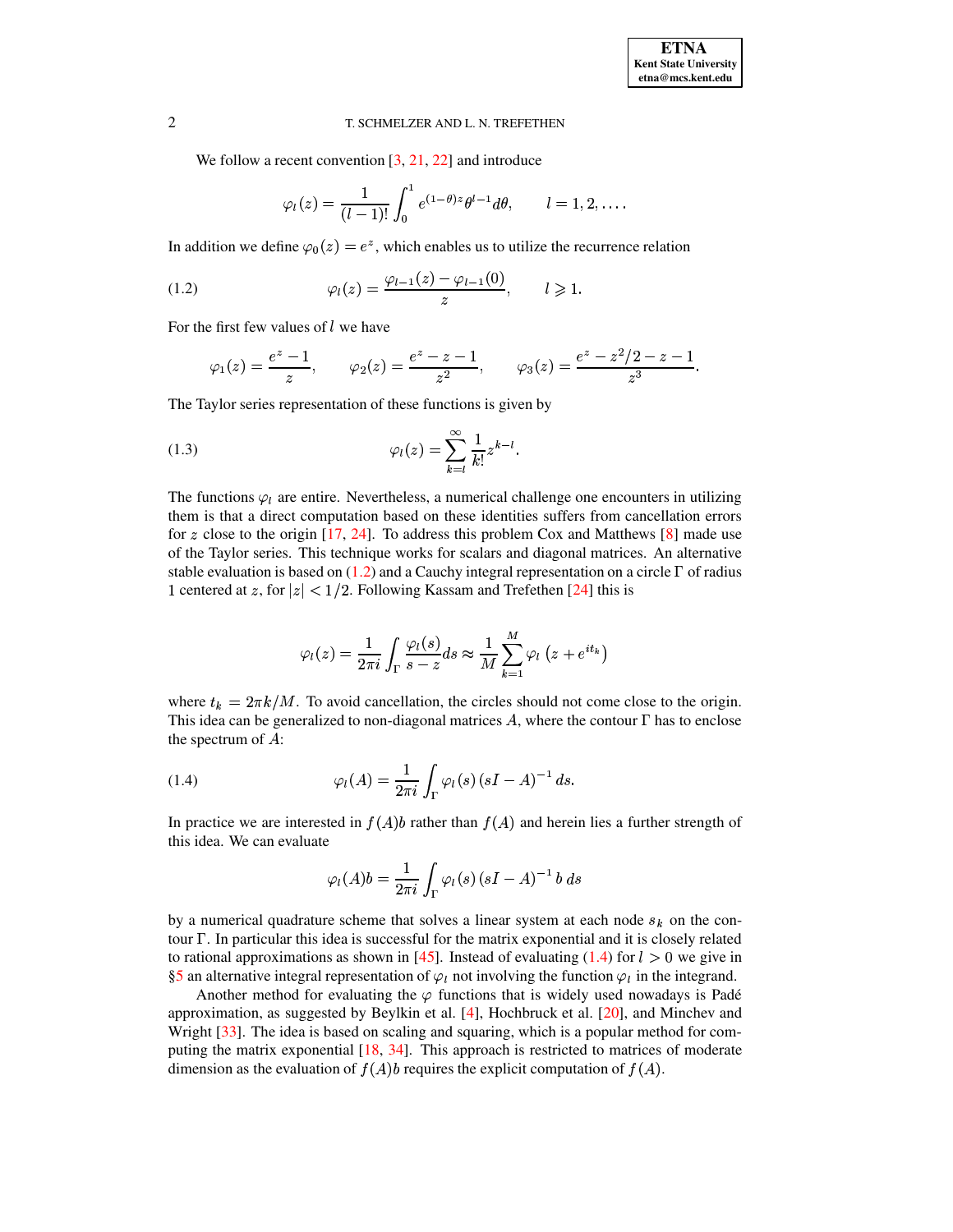We suggest instead the use of uniform rational Chebyshev approximations or the application of the trapezoid rule on Talbot-type contours. The first idea was put forward previously by Lu [\[27\]](#page-16-12). Lu claims that the coefficients are hard to compute and gives the rational approximation of type (14, 14) for  $\varphi_1$  in a partial fraction decomposition. He used the Remes algorithm and a multiple precision environment. Here we shall show that in fact, the required approximations can be computed readily in standard precision by the Carathéodory-Fejér method as in  $[44]$  and  $[45]$ .

We also discuss in [§4](#page-3-0) the approximation of these functions in a common set of poles, which is advantageous in some applications.

Throughout this work we use direct methods to solve linear systems although our ideas are by no means restricted to them.

**2. The asymptotic behavior.** Methods based on rational approximations get their power from the fast exponential decay of the error introduced by the approximant. In the case of  $\varphi$  functions we can give precise statements about the convergence. Let  $\mathcal{P}_n$  denote the set of all polynomials of degree at most  $n \in \mathbb{N}$  with real coefficients. Let  $\mathcal{R}_{mn}$  denote the set  $\{p/q \mid p \in \mathcal{P}_m, q \in \mathcal{P}_n, q \not\equiv 0\}, m, n \in \mathbb{N}$  of rational functions. The *best rational approximant*  $r_{mn}^* = r_{mn}^*(f, \mathbb{R}^-; \cdot) \in \mathcal{R}_{mn}$  to the function f on  $\mathbb{R}^- = (-\infty, 0]$  and the *minimal approximation error*  $E_{mn} = E_{mn}(f, \mathbb{R}^-)$  are defined by

$$
E_{mn}(f,\mathbb{R}^-):=\|f-r^*_{mn}\|_{\mathbb{R}^-}=\inf_{r\in\mathcal{R}_{mn}}\|f-r\|_{\mathbb{R}^-},
$$

where  $\|\cdot\|_{\mathbb{R}^-}$  denotes the sup-norm on  $\mathbb{R}^-$ . The best approximant  $r^*_{mn}(\varphi_i,\mathbb{R}^-)$  exists and is unique [\[30\]](#page-16-13).

Cody, Meinardus and Varga [\[7\]](#page-16-14) showed that  $E_{nn}(\exp(x), \mathbb{R}^{-})$  decreases geometrically as  $n \to \infty$ . In 1986 Gonchar and Rakhmanov [\[14\]](#page-16-15) proved that the rate of convergence is given by

<span id="page-2-0"></span>(2.1) 
$$
\lim_{n \to \infty} E_{nn} (\exp(x), \mathbb{R}^{-})^{1/n} = v = \frac{1}{9.28903\dots},
$$

where v, *Halphen's constant*, is the unique positive root of  $\sum_{n=1}^{\infty} \frac{nv^n}{1-(-v)^n} = \frac{1}{8}$  $\frac{nv^n}{1-(-v)^n} = \frac{1}{8}$ . This constant was studied by Halphen as early as 1886 [\[16\]](#page-16-16). The proof by Gonchar and Rakhmanov confirmed a conjecture by Magnus [\[28\]](#page-16-17) and previous numerical computations by Trefethen and Gutknecht [\[44\]](#page-17-5) and Carpenter, Ruttan and Varga [\[6\]](#page-16-18).

A sharper result than [\(2.1\)](#page-2-0) was conjectured by Magnus [\[29\]](#page-16-19) and subsequently proved by Aptekarev [\[2\]](#page-16-20):

$$
E_{nn}(\exp(x), \mathbb{R}^-) = 2v^{n+\frac{1}{2}}(1 + o(1))
$$
 as  $n \to \infty$ .

<span id="page-2-1"></span>We define  $E_l = \lim E_{nn} (\varphi_l, \mathbb{R}^-)^{1/2}$ }  $E_{nn}$  ( $\varphi_l$ ,  $\mathbb{R}^-$ )<sup>1/n</sup>, if this limit exists, and conjecture that the limit does indeed exist with  $E_l = E_0 = v$  for all l.

CONJECTURE 2.1. *For all*  $l \in \mathbb{N}$  *the asymptotic decay of the error is*  $E_l = v$ .

Results about asymptotic convergence for best rational approximations are notoriously difficult to prove. A successful proof might follow the footsteps of Gonchar and Rakhmanov [\[14\]](#page-16-15), or might be based on induction utilizing recurrence relations for non-normal matrices which we are going to introduce in §4. Numerical experiments give compelling indications that the conjecture is valid.

For practical purposes we are interested in the number of poles necessary to achieve a desired accuracy. The asymptotic convergence rate is of limited use here, although it would serve as a first indicator.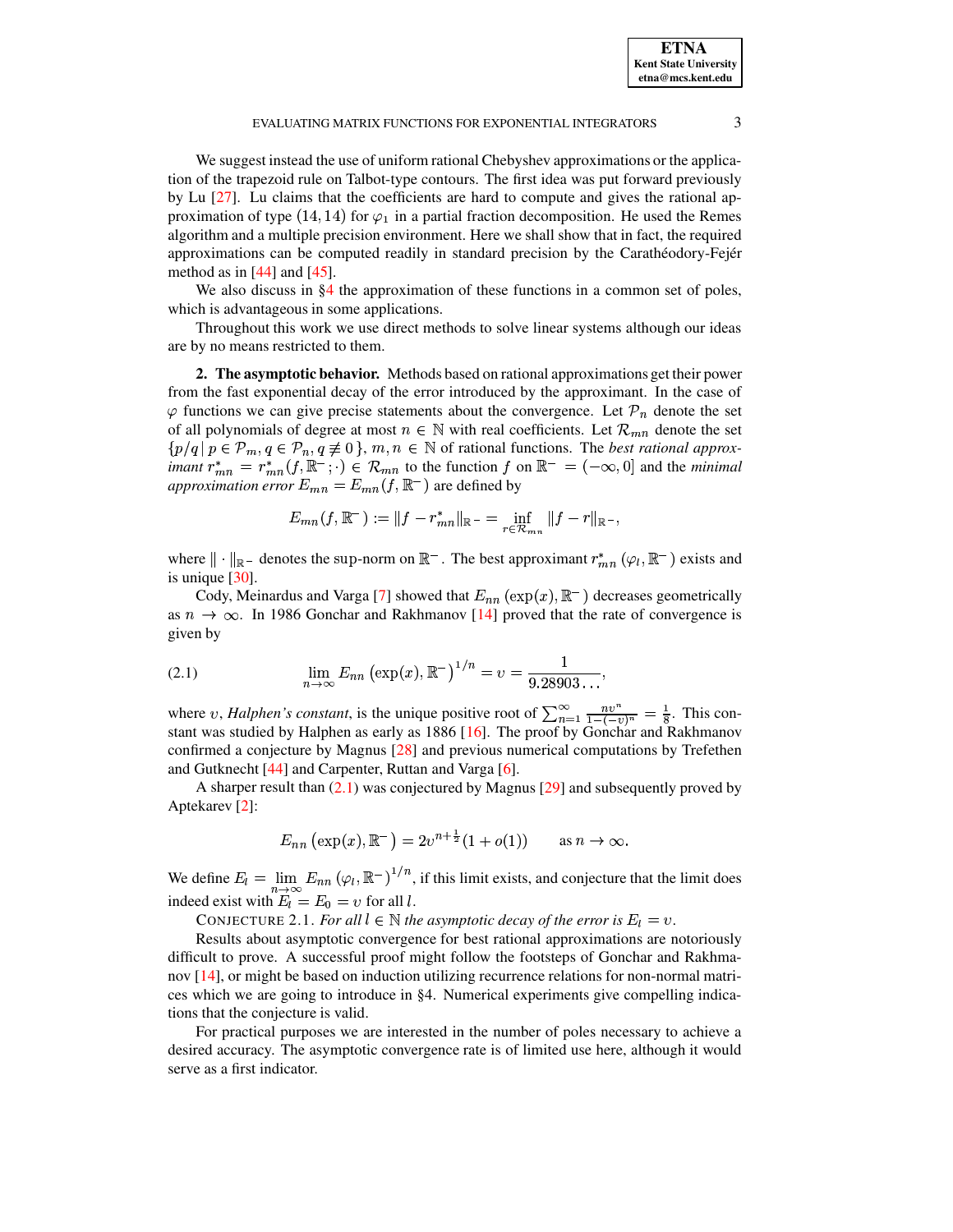**3. Carathéodory-Fejér approximation on the negative real line.** An efficient method for constructing near-best rational approximations is the Carathéodory-Fejér (CF) method, which was introduced first for the problem of constructing approximations on the unit disc [\[42,](#page-17-6) [43\]](#page-17-7). By utilizing a conformal map from the unit circle to a real interval or the negative real line it was shown in [\[44\]](#page-17-5) that the method is very efficient for real approximation, too. The idea can also be generalized for other domains in the complex plane [\[11\]](#page-16-21).

These approximations are so close to optimal that the method can often be regarded as exact in practice. Magnus [\[29\]](#page-16-19) has argued that the approximations of  $\exp(x)$  produced by the CF method differ from the true best approximations by only about  $O(56^{-n})$ . The absolute difference between the best CF and best approximations is below standard machine precision for  $n \geqslant 9$ .

These ideas have not been exploited much over the last two decades. Today we can compute CF approximations on the fly in fractions of a second. In [\[45\]](#page-17-3) a MATLAB code is presented that computes rational approximations of  $exp(x)$  on the negative real line with an error as small as  $2 \times 10^{-14}$ . We have made some minor modifications to adapt the code for  $\varphi$  functions.

CF approximation enables us to estimate the error for all  $n$  at once as they appear as singular values of a certain matrix within the construction process. For the applications we have in mind, a rational uniform approximation with an error of  $10^{-6}$  is often appropriate. The asymptotic behavior discussed in the last section suggests that  $n = 6$  poles may be sufficient to achieve this accuracy. Computations confirm that for  $n = 6$ , the error we commit by replacing  $\varphi_l$  by its CF approximation is indeed smaller than  $10^{-6}$  for  $l = 0, 1, \ldots$ ; see Fig. [3.1.](#page-13-0) For all exponential integrators we have used it is sufficient to compute  $\varphi_l$  up to  $l=4.$ 

We use a partial fraction expansion of the rational approximations,

$$
r_n(z)=\frac{p_n(z)}{q_n(z)}=r_\infty+\sum_{j=1}^n\frac{c_j}{z-z_j},
$$

where  $c_j$  is the residue of the pole  $z_j$  and  $r_{\infty} = r(\infty)$ . As the denominator  $q_n(z)$  is a notupomial with real coefficients the poles come in conjugate poirs <sup>æ</sup> polynomial with real coefficients, the poles come in conjugate pairs.

<span id="page-3-0"></span>**4. Approximation in common poles.** When implementing exponential integrators it is an attractive option to use a set of common poles for all  $\varphi$  functions. Using this strategy one can evaluate  $\varphi_l(hA)v$  for several different l by linear combination of the solutions  $x_j$  of a fixed set of systems  $(A - z_jI)x_j = v$  with only the coefficients of the linearcombination depending on *l*. This situation is very frequent when dealing with exponential integrators. Typically the use of common poles makes exponential integrators faster by a factor of  $2$  to  $3.5$ . The precise cost savings depend ultimately on the type of integrator being used and whether it is possible to store  $LU$  decompositions, etc. Rather than devising an optimization problem that imposes a set of common poles as a constraint and choosing them so that associated error functions are as small as possible, we generalize an identity by Saad [\[38\]](#page-17-1).

PROPOSITION 4.1. *Let*

$$
B_z=\begin{pmatrix} z & 1 \\ 0 & 0 \end{pmatrix},\quad
$$

 $where  $z \in \mathbb{C}$ *. Then*$ 

$$
\varphi_l(B_z) = \begin{pmatrix} \varphi_l(z) & \varphi_{l+1}(z) \\ 0 & \varphi_l(0) \end{pmatrix} \quad \text{for } l = 0, 1, \dots.
$$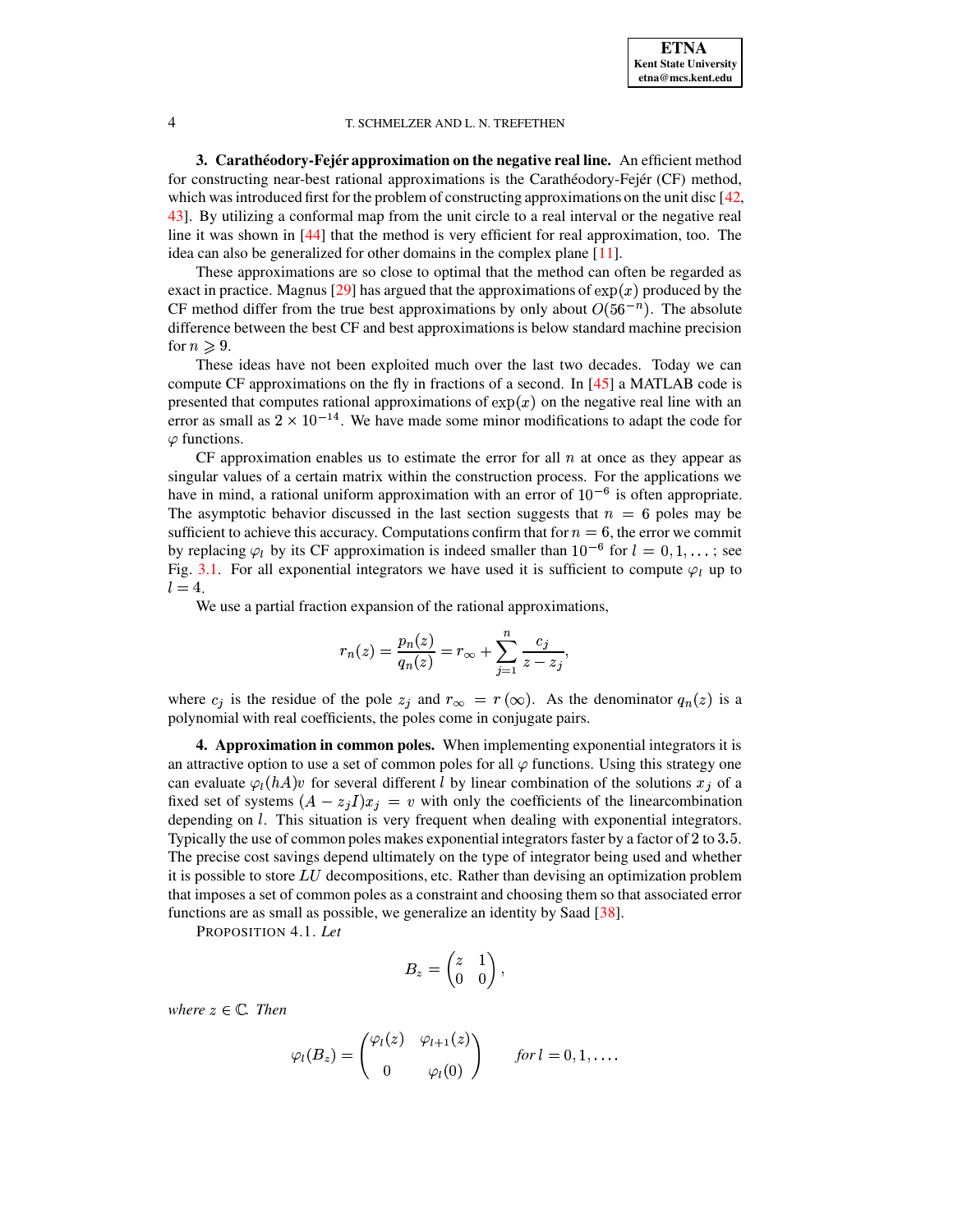

FIG. 3.1. Error curves  $\varphi_l(x) - r^*(x)$  for type (6, 6) best approximation to  $\varphi_l$ ,  $l = 0, 1, 2, 3$  on  $\mathbb{R}^-$ . Note that the abscissa, the negative real axis in the z-plane, is displayed on a log scale. The dashed lines mark the minimax errors.

Saad established this identity for  $l = 0$ . He was not concerned with  $\varphi$  functions of higher order. The proof for  $l > 0$  carries over.

*Proof.* We observe that  $B_z^0 = I$  and

$$
B_z^n = \begin{pmatrix} z^n & z^{n-1} \\ 0 & 0 \end{pmatrix} \qquad n \geqslant 1.
$$

As  $\varphi_l(z) = \sum_{k=l}^{\infty} \frac{1}{k!} z^{k-l}$  we get

$$
\varphi_l(B_z) = \sum_{k=l}^{\infty} \frac{1}{k!} B_z^{k-l} = \begin{pmatrix} \sum_{k=l}^{\infty} \frac{1}{k!} z^{k-l} & \sum_{k=l+1}^{\infty} \frac{1}{k!} z^{k-l-1} \\ 0 & \frac{1}{l!} \end{pmatrix} = \begin{pmatrix} \varphi_l(z) & \varphi_{l+1}(z) \\ 0 & \varphi_l(0) \end{pmatrix} . \ \ \Box
$$

If  $z$  is replaced by a matrix  $A$  this idea has been suggested amongst others by Hochbruck et al. [20] and Saad [38] for computing  $\varphi_1(A)$ . However, this direct approach has two disadvantages: the resulting matrix  $B_A$  has twice the size of  $A$ , and it does not inherit properties such as symmetry from A.

Given a rational approximation

$$
r_{(l)}(z) = r_{\infty} + \sum_{j=1}^{n} \frac{c_j}{z - z_j}
$$

of  $\varphi_l$ , and noting that

$$
(B_z - z_j I)^{-1} = \begin{pmatrix} (z - z_j)^{-1} & (z - z_j)^{-1} z_j^{-1} \\ 0 & -z_j^{-1} \end{pmatrix},
$$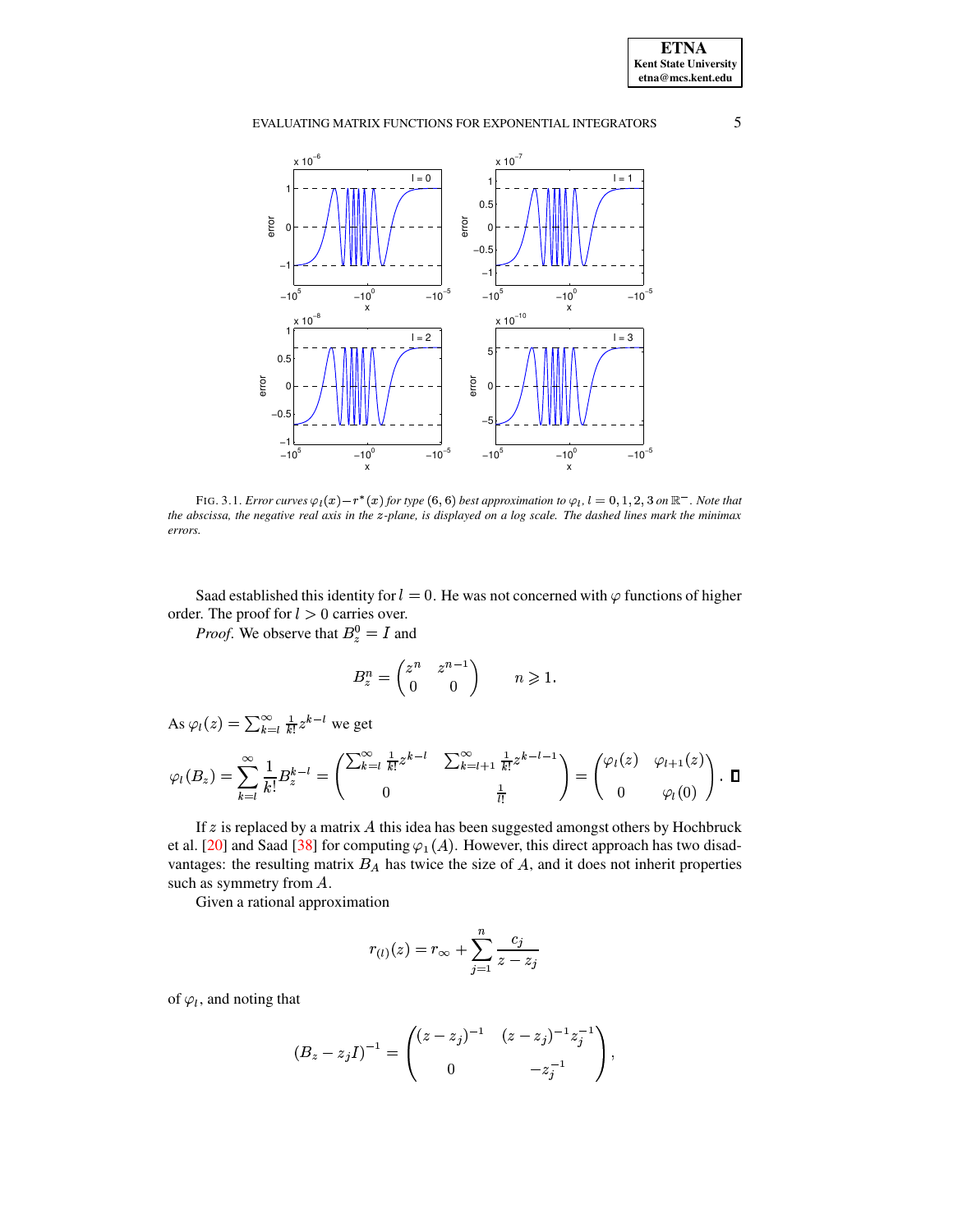the entry of  $r_{(l)}(B_z)$  approximating  $\varphi_{l+1}$  is

<span id="page-5-3"></span><span id="page-5-1"></span>
$$
r_{(l)}(B_z)_{1,2} = \sum_{j=1}^n \frac{c_j z_j^{-1}}{z - z_j}.
$$

This identity implies the recurrence relation

(4.1) 
$$
r_{(l+k)}(z) = \sum_{j=1}^{n} \frac{c_j z_j^{-k}}{z - z_j}, \qquad k \in \mathbb{Z}
$$

for rational approximations using common poles of  $\varphi$  functions. This generalizes a result by Minchev  $[31]$ . These approximations are far from optimal and yet they provide reasonable quality on the negative real axis. For  $k > 0$  we can give error bounds that provide some insight.

The matrices  $B_z$  are diagonalizable for  $z \neq 0$  with eigenvalues 0 and z, hence  $B_z$  $V_z \Lambda_z V_z^{-1}$ . And yet it is not appropriate to estimate the error by

$$
(4.2) \t\t\t ||f(B_z) - \varphi_l(B_z)||_2 \leq \kappa_2(V_z) ||f(\Lambda_z) - \varphi_l(\Lambda_z)||_2
$$

where  $\kappa_2(V_z) = ||V_z||_2||V_z^{-1}||_2$  is the 2-norm condition number of  $V_z$ , as the condition number of  $V_z$  tends to infinity for z approaching the origin, see Fig. 4.1. If this were not the case we would be able to give a simple proof based on induction for Conjecture 2.1. A more useful error bound for small  $z$  is given by the following result.

THEOREM 4.2. If f and g are analytic on the negative real axis  $\mathbb{R}^-$  then

<span id="page-5-4"></span>
$$
\|f(B_z)-g(B_z)\|_F\leqslant \sqrt{2}\sup_{s\in\mathbb{R}^-}|f(s)-g(s)|+\sup_{s\in\mathbb{R}^-}|f'(s)-g'(s)|.
$$

Д *Proof.* This is a special case of Theorem 11.2.2 in [13].

If  $r_{(l+1)}$  is the rational approximation induced by  $r_{(l)}$  using the recurrence relation above we can bound the error by

<span id="page-5-0"></span>
$$
\sup_{s \in \mathbb{R}^-} |r_{(l+1)}(s) - \varphi_{l+1}(s)| \leq \sup_{s \in \mathbb{R}^-} ||r_{(l)}(B_s) - \varphi_l(B_s)||_F
$$
\n
$$
\leq \sqrt{2} \sup_{s \in \mathbb{R}^-} |r_{(l)}(s) - \varphi_l(s)| + \sup_{s \in \mathbb{R}^-} |r'_{(l)}(s) - \varphi'_l(s)|
$$

Using approximations in common poles the accuracy of best rational approximations can not be achieved when using the same number of poles for both ideas. Nevertheless, this approach is rather robust as the derivatives of the error term in  $(4.3)$  are small, too. In the context of exponential integrators it is important to work with approximations providing an accuracy beyond the level of the truncation error of the integrator.

We give in Table 4.1 some numerical results for small degrees of the rational approximations.

The entries in the first column of Table 4.1 can be further improved by introducing a positive shift s. As  $e^z = e^s e^{z-s}$ , we can approximate the second factor by a CF approximation,

<span id="page-5-2"></span>(4.4) 
$$
e^{z} \approx e^{s} \left( r_{\infty} + \sum_{j=1}^{n} \frac{c_{j}}{z - (s + z_{j})} \right)
$$

Lu [27] introduced this shift to deal with matrices that have negative and in addition small positive eigenvalues. We have observed that a shift of  $O(1)$  gives only slightly weaker results for  $e^z$  but significantly better rational approximations induced by (4.1) and (4.4) to  $\varphi$ functions of higher order. We summarize our results in Table 4.2.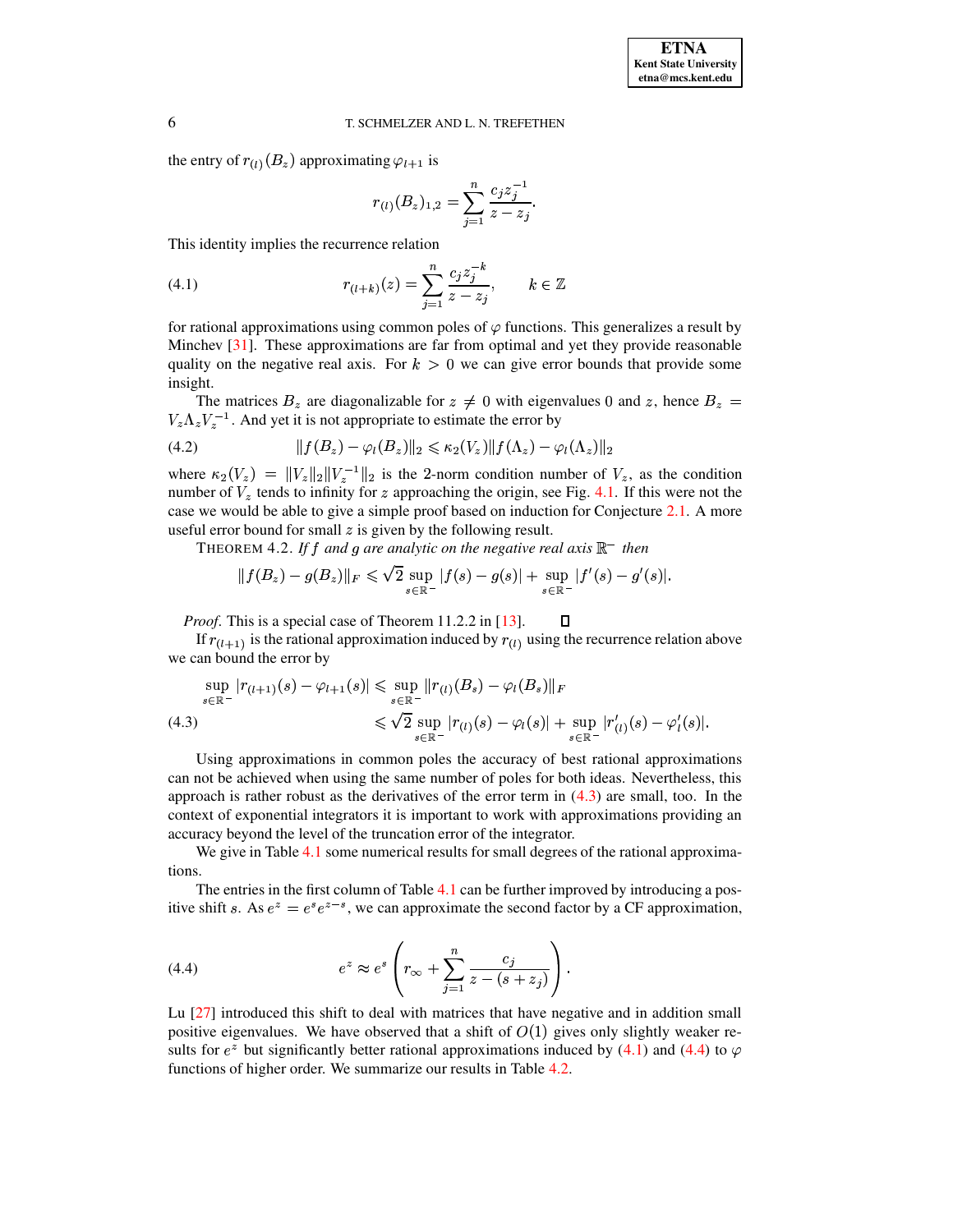

FIG. 4.1. The poles of a CF approximation of  $e^x$  of type (12, 12) have been used to evaluate the  $\varphi_1$  function on the negative real line. The blue solid curve is the error. The dashed-dotted red curve is the bound induced by  $(4.2)$ . The dashed line represents the bound of Theorem 4.2.

## TABLE 4.1

<span id="page-6-1"></span>Using degree n rational approximations with common poles the maximal error  $\varphi_l$  – r is given for  $l = 0, 1, 2, 3$ and  $n = 6, 8, 10, 12$ . A column represents CF approximations for fixed l. An example: Given the CF approximation of degree 10 for  $\varphi_1$  the error committed by approximating  $\varphi_3$  with the same poles using identity (4.1) is 7.3e - 09. To determine an approximation for the maximal error we have computed the difference in 500 points distributed in  $-10^5$  to  $-10^{-5}$ .

|       | $\varphi_0$         | $\varphi_1$         | $\varphi_2$        | $\varphi_3$        |             |
|-------|---------------------|---------------------|--------------------|--------------------|-------------|
|       | $1.0\mathrm{e}-06$  | $9.3e-05$           | $2.2 - 03$         | $3.0 - 02$         | $\varphi_0$ |
| $n =$ | $5.3e-05$           | $8.5\mathrm{e}-0.8$ | $9.7e-06$          | $2.7e-0.4$         | $\varphi_1$ |
| 6     | $4.6e - 04$         | $4.0e - 06$         | $\rm 7.0e-09$      | $9.5e-07$          | $\varphi_2$ |
|       | $1.6e-03$           | $3.1e-05$           | $2.9e-07$          | ${\bf 5.6e-10}$    | $\varphi_3$ |
|       | $1.2\mathrm{e}-0.8$ | $1.7e-06$           | $6.2e-0.5$         | $1.2e-0.3$         | $\varphi_0$ |
| $n =$ | $8.0e-07$           | $\rm 7.5e-10$       | $1.3e-07$          | $5.5e - 06$        | $\varphi_1$ |
| 8     | $9.1e-06$           | $4.7e-0.8$          | $\bf 4.8e-11$      | $9.9e - 0.9$       | $\varphi_2$ |
|       | $4.2e-0.5$          | $4.9e-07$           | $2.8e-0.9$         | $3.0\mathrm{e}-12$ | $\varphi_3$ |
|       | $1.4\mathrm{e}-10$  | $2.9e-0.8$          | $1.5e-06$          | $3.8e-05$          | $\varphi_0$ |
| $n =$ | $1.1e-0.8$          | $\rm 7.1e-12$       | $1.8e-0.9$         | $1.0e-07$          | $\varphi_1$ |
| 10    | $1.6e-0 7$          | $5.6e-10$           | $3.7\mathrm{e}-13$ | $1.1e-10$          | $\varphi_2$ |
|       | $9.1e-07$           | $7.3e - 0.9$        | $2.7e-11$          | $1.9e-14$          | $\varphi_3$ |
|       | $1.6\mathrm{e}-12$  | $4.7e-10$           | $3.1e-0.8$         | $1.0e-06$          | $\varphi_0$ |
| $n =$ | $1.6e-10$           | $\bf{6.8e-14}$      | $2.7e-11$          | $1.7e-0.9$         | $\varphi_1$ |
| 12    | $2.6e-0.9$          | $6.5e-12$           | $\bf 4.3e-15$      | $1.2e-12$          | $\varphi_2$ |
|       | $1.8e-0 8$          | $1.0e-10$           | $2.7e-13$          | ${\bf 5.6e-16}$    | $\varphi_3$ |

<span id="page-6-2"></span><span id="page-6-0"></span>5. Talbot contours and integrals of Cauchy type. The results of the last section give us a new perspective on contour integrals, too. If  $\Gamma$  is a contour enclosing  $z$  with winding number 1, then

(5.1) 
$$
e^{z} = \frac{1}{2\pi i} \int_{\Gamma} \frac{e^{s}}{s - z} ds.
$$

 $\overline{7}$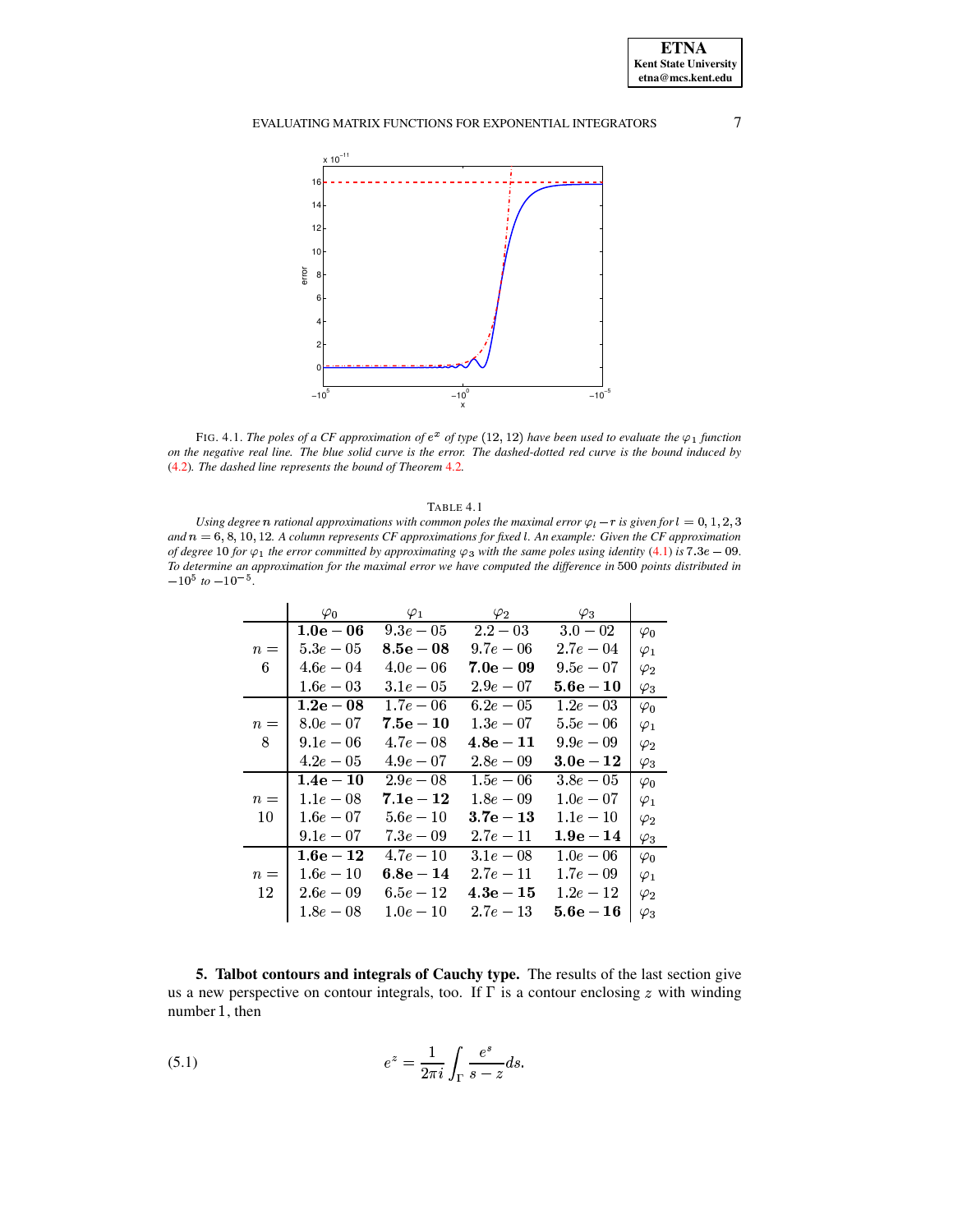

<span id="page-7-0"></span>TABLE 4.2 Same as the first column of Table 4.1, but with a shift s introduced as in (4.4). The numbers are better, and  $s = 1$  seems a good choice in practice.

|       | $s = 1/2$    | $s=1$        | $s=2$       | $s=5$       |             |
|-------|--------------|--------------|-------------|-------------|-------------|
|       | $1.6e-06$    | $2.7e-0 6$   | $7.5e-06$   | $1.5e-0 4$  | $\varphi_0$ |
| $n =$ | $1.0e-05$    | $1.1e-0.5$   | $2.3e-0.5$  | $2.4e - 04$ | $\varphi_1$ |
| 6     | $2.2e-05$    | $2.4e-05$    | $1.8e-05$   | $1.3e-0.4$  | $\varphi_2$ |
|       | $9.7e-05$    | $4.4e-05$    | $4.2e-05$   | $9.4e - 05$ | $\varphi_3$ |
|       | $1.9e-08$    | $3.2e - 0.8$ | $8.7e-0.8$  | $1.7e-06$   | $\varphi_0$ |
| $n =$ | $1.5e-0 7$   | $1.5e-0 7$   | $2.5e-07$   | $2.8e-0 6$  | $\varphi_1$ |
| 8     | $4.3e-07$    | $3.8e-0.7$   | $5.7e-07$   | $3.0e - 06$ | $\varphi_2$ |
|       | $1.3e-06$    | $6.6e-07$    | $5.6e-07$   | $1.6e-06$   | $\varphi_3$ |
|       | $2.4e-10$    | $3.7e-10$    | $1.0e-0.9$  | $2.0e-08$   | $\varphi_0$ |
| $n =$ | $1.1e-0.9$   | $1.7e - 0.9$ | $3.4e - 09$ | $3.9e-08$   | $\varphi_1$ |
| 10    | $9.0e - 0.9$ | $6.9e-09$    | $7.5e-0.9$  | $4.8e - 09$ | $\varphi_2$ |
|       | $1.2e-0 8$   | $1.0e-08$    | $8.8e-0 9$  | $3.2e - 08$ | $\varphi_3$ |
|       | $2.6e-12$    | $4.3e - 12$  | $1.2e - 11$ | $2.4e - 10$ | $\varphi_0$ |
| $n =$ | $2.1e-11$    | $3.0e-11$    | $4.9e-11$   | $6.1e-10$   | $\varphi_1$ |
| 12    | $1.0e-10$    | $5.3e-11$    | $8.7e-11$   | $6.0e-10$   | $\varphi_2$ |
|       | $3.4e - 10$  | $2.3e-10$    | $1.8e-10$   | $7.1e-10$   | $\varphi_3$ |

When  $z$  becomes a matrix  $A$  instead of a scalar, the same approach works, with the term  $1/(s-z)$  becoming the resolvent matrix  $(sI - A)^{-1}$ . In the context of this work  $\Gamma$  is a Hankel contour, that is, a deformed Bromwich contour that winds around the negative real axis in the counter-clockwise sense, see Fig. 5.1. In particular it encloses all eigenvalues of



FIG. 5.1. A typical Hankel contour, winding around the negative real axis (dashed) in the anti-clockwise sense.

the negative semidefinite matrix  $A$ .

In [46] various choices for such contours are discussed. Although the integral does not depend on this choice, the convergence of the results gained by an evaluation with the trapezoid rule on the contour can be optimized a great deal.

<span id="page-7-1"></span>The contour  $\Gamma$  is represented as the image of the real line  $\mathbb R$  under an analytic function  $\phi$ . Then (5.1) can be written as

(5.2) 
$$
e^{z} = \frac{1}{2\pi i} \int_{-\infty}^{\infty} \frac{e^{\phi(\theta)}}{\phi(\theta) - z} \phi'(\theta) d\theta
$$

The integrand is an exponentially decaying function. By truncating  $\mathbb R$  to a finite interval one therefore commits only an exponentially small error. Following [45] we shall arbitrarily fix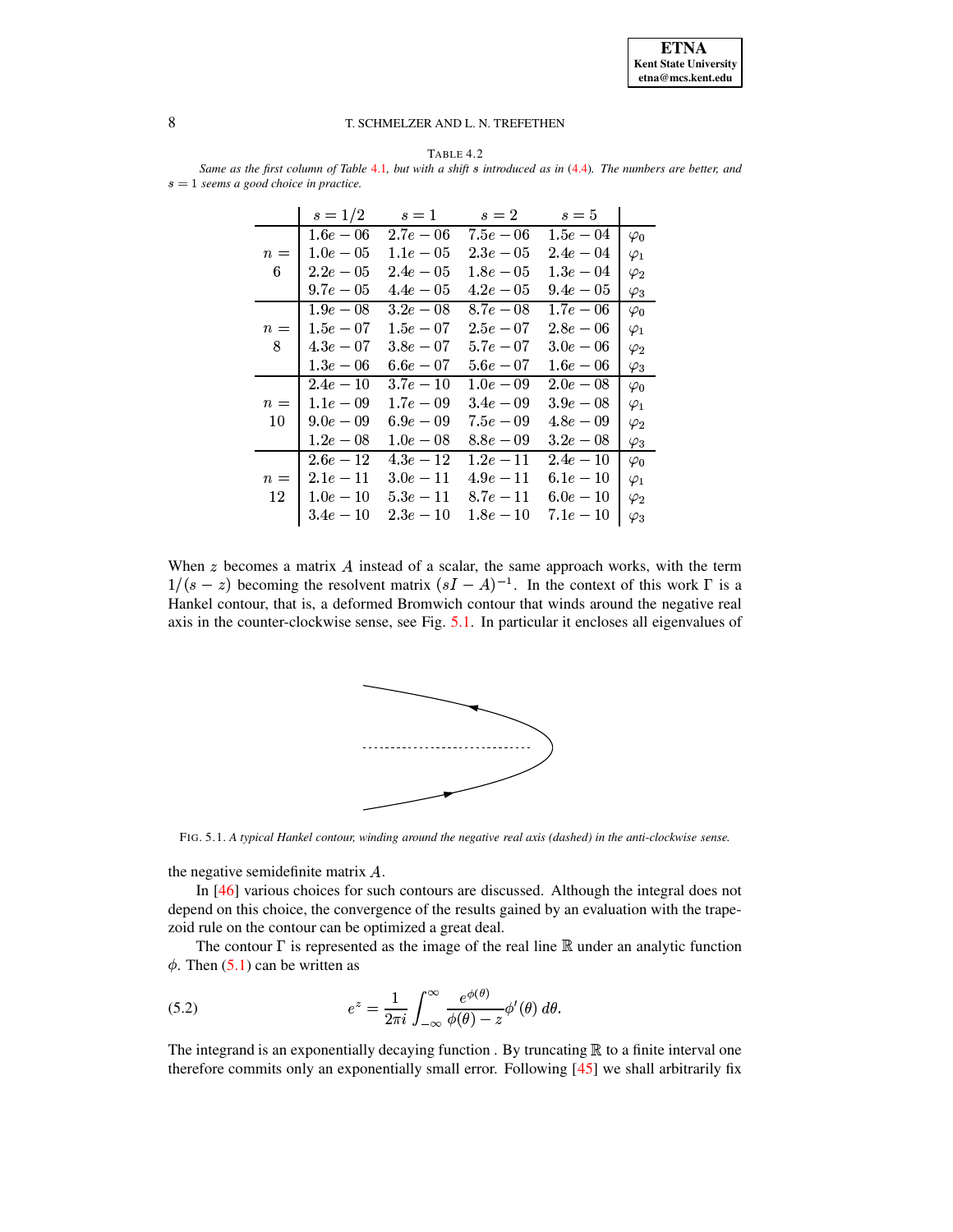<span id="page-8-0"></span>this interval as  $[-\pi, \pi]$ . In  $[-\pi, \pi]$  we take *n* points  $\theta_k$  spaced regularly at a distance  $2\pi/n$ , and our trapezoid approximation to  $(5.2)$  becomes

(5.3) 
$$
I_n = in^{-1} \sum_{k=1}^n \frac{e^{s_k}}{z - s_k} w_k,
$$

where  $s_k = \phi(\theta_k)$  and  $w_k = \phi'(\theta_k)$ .

Using an optimized version of Talbot's original contours it is possible to achieve a convergence rate of  $O(3.89^{-n})$  [\[45,](#page-17-3) [46\]](#page-17-8). In particular it is possible to get almost down to machine precision with as few as 24 poles, which come in 12 conjugate pairs.

The exponential decay of the integrand in  $(5.2)$  is missing once we try to generalize the approach for  $\varphi$  functions of higher order. The term  $\varphi_l$  is only algebraically decaying, which is too slow for most applications in practice  $[26]$ . An alternative approach to enforce the exponential decay might be to introduce an additional reparametrization of the real line  $\mathbb R$  by transformations as discussed in [\[35\]](#page-17-9).

But given the rational approximation [\(5.3\)](#page-8-0) of  $e^z$  the approximation for  $\varphi_1(z)$  induced by [\(4.1\)](#page-5-1) is

$$
\varphi_1(z) \approx i n^{-1} \sum_{k=1}^n \frac{e^{s_k} s_k^{-1}}{z - s_k} w_k.
$$

This is the trapezoidal rule applied to the integral of Cauchy type

$$
I_1=\frac{1}{2\pi i}\int_\Gamma \frac{e^s}{s}\frac{1}{s-z}ds,
$$

which is indeed an alternative integral representation of  $\varphi_1$ .

THEOREM 5.1. Let C be a closed contour encircling the points 0 and  $z \in \mathbb{C}$  with winding number 1. Then

$$
\varphi_l(z)=\frac{1}{2\pi i}\int_C\frac{e^s}{s^l}\frac{1}{s-z}ds.
$$

*Proof.* Multiplying the Taylor series representation [\(1.3\)](#page-1-2) of  $\varphi_l(z)$  by  $z^l$  reveals that  $\varphi_l(z)$ is the regular part of the Laurent series for  $e^z / z^t$ :

$$
\frac{e^z}{z^l} = \varphi_l(z) + \sum_{k=0}^{l-1} \frac{1}{k!} z^{k-l}.
$$

Given the linearity of the path integral it is sufficient to show that

$$
I = \frac{1}{2\pi i} \int_C \sum_{k=0}^{l-1} \frac{1}{k!} s^{k-l} \frac{1}{s-z} ds
$$

vanishes. Changing the order of summation and integration yields

$$
I = \sum_{k=0}^{l-1} \frac{1}{k!} \frac{1}{2\pi i} \int_C s^{k-l} \frac{1}{s-z} ds.
$$

**ETNA Kent State University etna@mcs.kent.edu**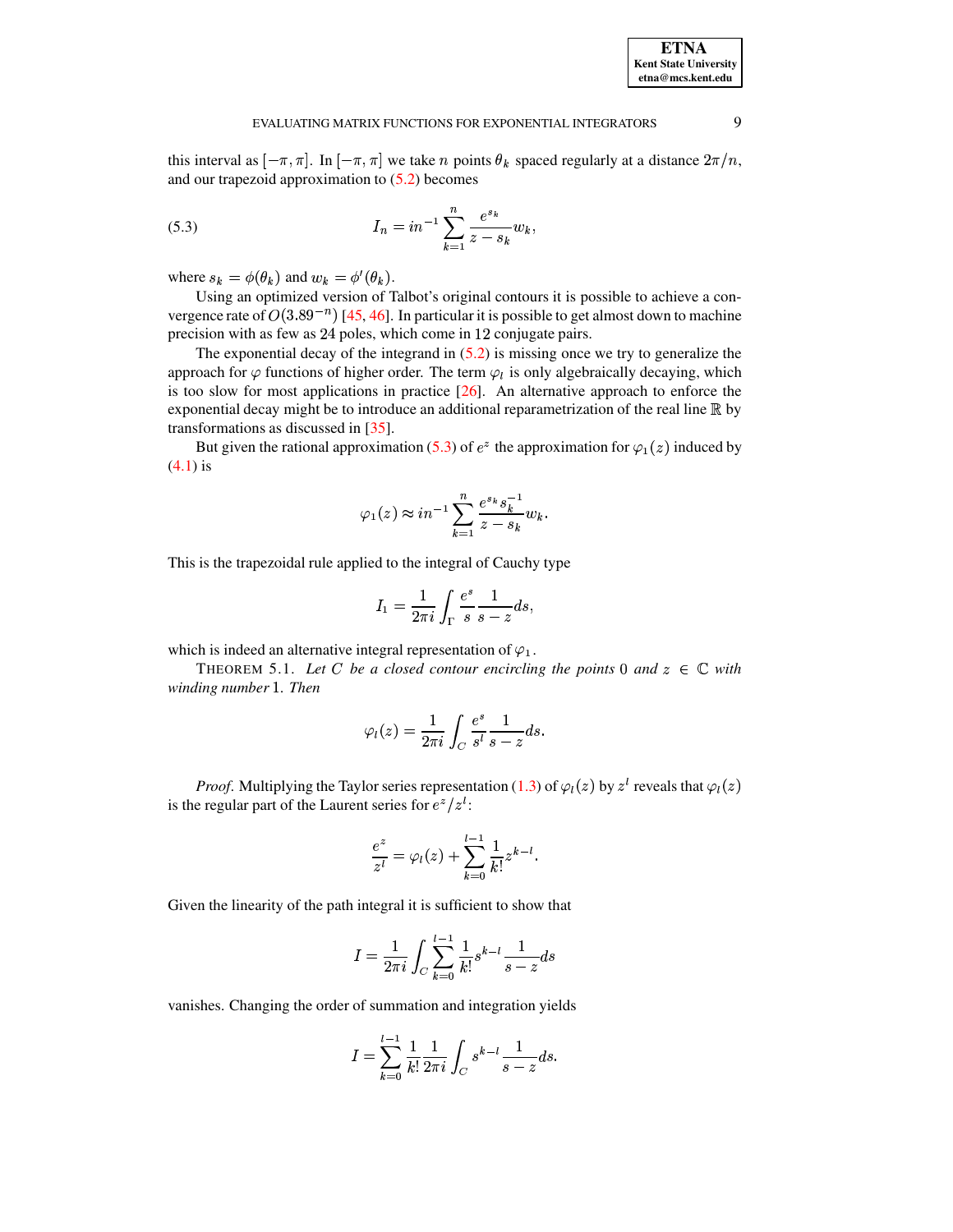If  $z = 0$  all integrals vanish. Let  $z \neq 0$  and define  $I_k = \frac{1}{2\pi i} \int_C s^{k-l} \frac{1}{s-z} ds$ . The integrals  $I_k$ are solved by residue calculus

$$
I_k = \text{Res}\,\left(\frac{s^{k-l}}{s-z},0\right) + \text{Res}\,\left(\frac{s^{k-l}}{s-z},z\right).
$$

The latter residue is  $z^{k-l}$ . The residue of  $\frac{s^{-m}}{s-z}$  at the origin, where m is a positive integer, is given as

<span id="page-9-0"></span>
$$
\frac{1}{(m-1)!} \left. \frac{d^{m-1}}{ds^{m-1}} \frac{1}{s-z} \right|_{s=0} = \frac{1}{(m-1)!} \left. \frac{d^{m-1}}{da^{m-1}} \frac{1}{a} \right|_{a=-z} = -z^{-m}
$$

which implies  $I_k = 0$  for all  $k = 0, \ldots, l - 1$ .  $\Box$ 

In this integral representation the integrand is exponentially decaying along a Hankel contour and is therefore of greater practical use than  $(1.4)$ . Although contour integrals need more points than optimal rational approximations they are somewhat more flexible when adaptive integrators are implemented as

(5.4) 
$$
\varphi_l(hA) = \frac{1}{2\pi i} \int_{\Gamma} \frac{e^{hs}}{(hs)^l} (sI - A)^{-1} ds,
$$

where h is a time step. This identity may give hope that  $\varphi_l(hA)$  can be evaluated with the same resolvent matrices independently of  $h$ . Unfortunately, a balance of the truncation and discretization error cannot be maintained. The truncation error grows as  $h$  shrinks, whereas the discretization error grows with  $h$ . However, accuracy can be maintained throughout certain ranges of  $h$ . Experiments to identify them for the exponential are reported in  $[45]$ .

Exponential integrators, such as the method by Krogstad, often need  $\varphi_l(hA)v$  and  $\varphi_l$   $(\frac{1}{2}hA)v$ . Using best rational approximation we have to solve *n* linear systems for both products. Achieving similar accuracy with Talbot contours it is typically enough to solve  $2n$ linear systems once and to apply  $(5.4)$ . Hence, we do not expect a trade-off with respect to best rational approximations in this situation.

6. Exponential integrators. It would go far beyond the scope of this article to introduce exponential integrators in detail. Instead we have decided to pick two typical but rather distinctive members of the huge family of exponential integrators. Various others are classified in  $[33]$ .

Quite often exponential integrators have close relatives amongst the more established methods. There are exponential versions of Runge-Kutta methods and multistep methods which try to overcome the problems of their relatives for stiff problems by treating the linear term exactly.

A typical exponential Runge-Kutta method is the one-step method of Krogstad [25]. Like the method of Cox and Matthews  $[8]$  it has 4th order accuracy in many circumstances. In the worst case the order reduces to 2 for Cox and Matthews or 3 for Krogstad. Order reduction has been studied in detail by Ostermann and Hochbruck [21]. They have introduced a scheme that gives 4th order in all cases. We follow their formulation and introduce exponential Runge-Kutta methods for  $(1.1)$  as

$$
u_{n+1} = u_n + h \sum_{i=1}^{s} b_i (hA) G_{ni},
$$
  

$$
i^{-1}
$$

$$
U_{ni} = u_n + h \sum_{j=1}^{i-1} a_{ij} (hA) G_{nj}
$$

10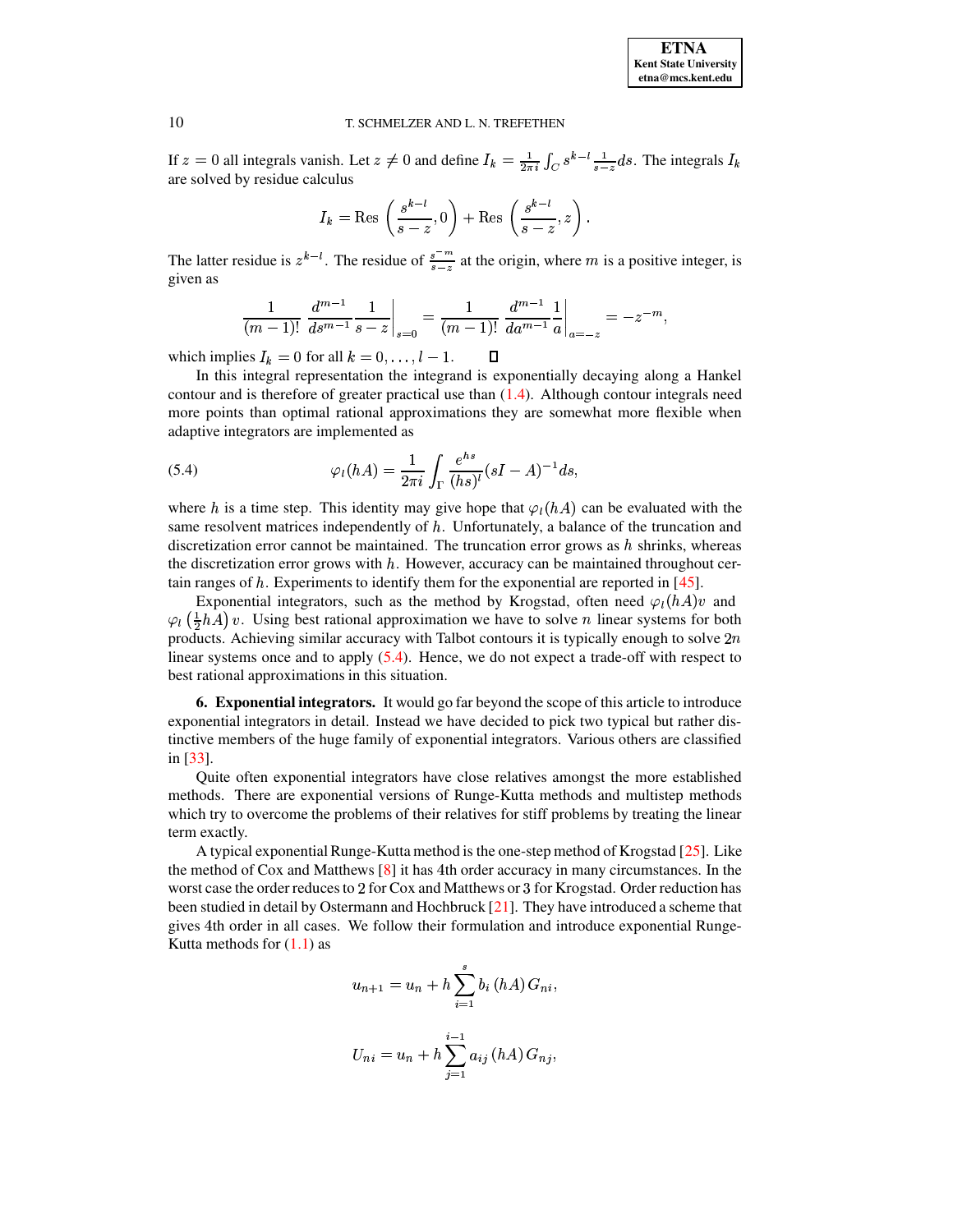

FIG. 5.2. Error curves  $\varphi_l(x) - r_{(l)}(x)$ . The rational approximation  $r_{(0)}$  is constructed by an application of the trapezoid rule with 24 nodes (symmetric with respect to the real axis) to (5.2) with  $\phi(\theta)$  = 24  $(0.5017\theta \cot(0.6407\theta) - 0.6122 + 0.2645i\theta)$ ; see [45, 46]. In addition we have used a shift  $s = 1$ . The functions  $r_{(l)}$  with  $l > 0$  are induced by (4.1).

$$
G_{nj} = g(t_n + c_j h, U_{nj}) + Au_n.
$$

In order to simplify the notation we use the abbreviations

$$
\varphi_{i,j} = \varphi_{i,j} (hA) = \varphi_i (c_j hA), \qquad 2 \leqslant j \leqslant s
$$

and

$$
\varphi_i = \varphi_i(hA).
$$

We only give the method of Krogstad:

$$
c_1 = 0
$$
  
\n
$$
c_2 = \frac{1}{2}
$$
  
\n
$$
c_3 = \frac{1}{2}
$$
  
\n
$$
a_{21} = \frac{1}{2}\varphi_{1,2}
$$
  
\n
$$
a_{31} = \frac{1}{2}\varphi_{1,3} - \varphi_{2,3}
$$
  
\n
$$
a_{41} = \varphi_{1,4} - 2\varphi_{2,4}
$$
  
\n
$$
a_{42} = 2\varphi_{2,4}
$$
  
\n
$$
a_{43} = 2\varphi_{2,4}
$$
  
\n
$$
a_{43} = 2\varphi_{2,4}
$$
  
\n
$$
b_1 = \varphi_1 - 3\varphi_2 + 4\varphi_3
$$
  
\n
$$
b_2 = 2\varphi_2 - 4\varphi_3
$$
  
\n
$$
b_3 = b_2
$$
  
\n
$$
b_4 = -\varphi_2 + 4\varphi_3
$$

The implementation can be done "columnwise". Starting with  $G_{n1}$  it is possible to evaluate all matrix-vector products of the first column. We calculate the savings introduced by approximating in common poles in the first column by counting the matrix-vector products. The terms  $a_{21}$  and  $a_{31}$  can be solved by solving one set of shifted linear systems rather than two sets. The terms  $a_{41}$  and  $b_1$  need an alternative set of poles, as a different scaling parameter  $c$  is used. In such situations contours offer some flexibility through equation (5.4). Using optimal poles we would have to solve the systems for  $\varphi_1$ ,  $\varphi_2$  and  $\varphi_3$ . Thus we save the factor  $5/2$  for the first column. Repeating the argument for all columns we save a factor of  $12/6$  in

11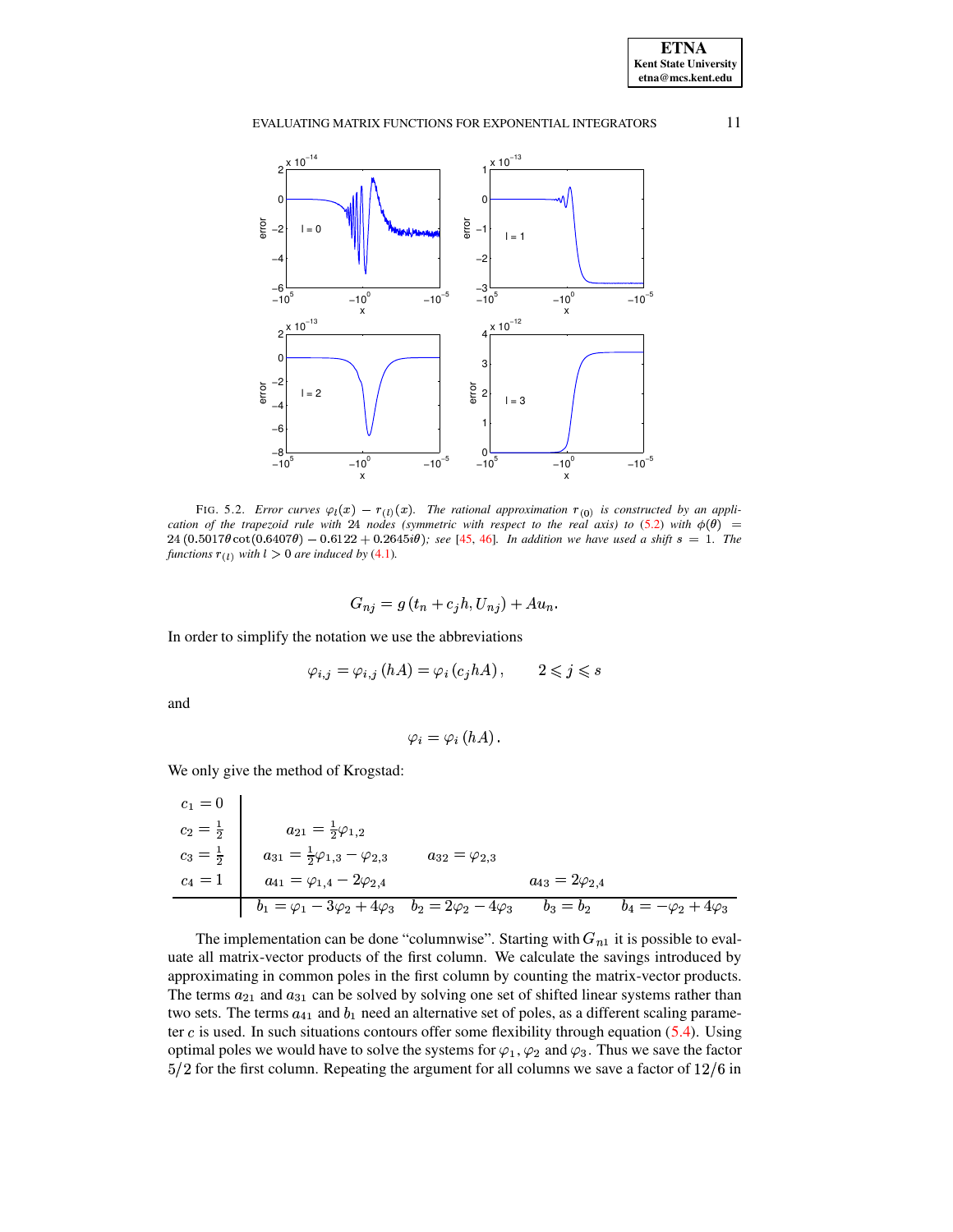total. This factor does not take into account the additional initial costs of computing the LU decompositions for 5 instead of 2 sets of shifted systems.

Exponential relatives of classic multistep methods are more attractive in terms of the underlying linear algebra than exponential Runge-Kutta methods. An early reference is an article by Nørsett [36], but they have been rediscovered recently by Beylkin [4] and also by Cox and Matthews [8]. Livermore has applied them to problems from magnetohydrodynamics  $[26]$ . Ostermann et al. [37] have analyzed their stability and Calvo and Palencia [5] gave details about the starting process for abstract Cauchy problems. A complete derivation is given in the thesis of Minchev  $[32]$ .

<span id="page-11-0"></span>The underlying formula for  $(1.1)$  is here

(6.1) 
$$
u_n = e^{hA}u_{n-1} + h \sum_{l=0}^{k} \beta_l g_{n-l}
$$

The coefficients  $\beta_l$  are linear combinations of matrix functions. The explicit ( $\beta_0 \equiv 0$ ) exponential Adams-Bashforth method of order 4 is given by

$$
\begin{pmatrix} \beta_1 \\ \beta_2 \\ \beta_3 \\ \beta_4 \end{pmatrix} = \begin{pmatrix} 1 & 11/6 & 2 & 1 \\ 0 & -3 & -5 & -3 \\ 0 & 3/2 & 4 & 3 \\ 0 & -1/3 & -1 & -1 \end{pmatrix} \begin{pmatrix} \varphi_1(hA) \\ \varphi_2(hA) \\ \varphi_3(hA) \\ \varphi_4(hA) \end{pmatrix}
$$

This method serves as the predictor. An implicit exponential Adams-Moulton method may serve as corrector,

$$
\begin{pmatrix} \beta_0 \\ \beta_1 \\ \beta_2 \\ \beta_3 \end{pmatrix} = \begin{pmatrix} 0 & 1/3 & 1 & 1 \\ 1 & 1/2 & -2 & -3 \\ 0 & -1 & 1 & 3 \\ 0 & -1/6 & 0 & -1 \end{pmatrix} \begin{pmatrix} \varphi_1(hA) \\ \varphi_2(hA) \\ \varphi_3(hA) \\ \varphi_4(hA) \end{pmatrix}
$$

It is standard for classic multistep methods to perform only the first step of a fixed-point iteration to solve  $(6.1)$ . This idea is often referred as "PECE" form [10, Chapter 7.4]. Comparing the predicted and corrected result serves as an error control in implementations of the classic multistep methods. In order to predict  $u_n$  it is necessary to evaluate  $e^{hA}u_{n-1}$  and  $\varphi_l(hA)g_{n-1}, l \geq 1$ . It is sufficient to solve two sets of shifted linear systems when working with a set of common poles. For a k-step method we therefore save the factor  $(k + 1)/2$ when using the same set of poles for  $\varphi_1, \ldots, \varphi_k$ . This factor does not take into account the possibility to reuse the poles for  $\varphi_1, \ldots, \varphi_k$  to compute  $e^{hA}u_{n-1}$ . Using that approach we reduce the number of  $LU$  decompositions by a factor of 2 and may achieve an additional speedup by solving linear systems with 2 right-hand sides rather than solving 2 linear systems with one right-hand side each. Next one has to evaluate  $g(u_n, t_n)$  in order to compute  $\beta_0$  by solving again a set of shifted systems. All other coefficients are linear combinations of vectors already available from previous steps.

7. Numerical experiments. In this section we illustrate the potential of exponential integrators relying on rational approximations by two examples. Both examples are nonlinear reaction-diffusion equations with rather large diffusion constants to make the linear term both stiff and dominant in the evolution. The equations are posed in 1D and 2D, which results in advantageous band structures in the finite difference discretizations of the diffusion term.

These particular equations could be solved more efficiently using a diagonalization by means of Fourier transforms, or by spectral collocation methods. It should therefore be emphasized that they serve solely as a convenient means to illustrate our technique for dealing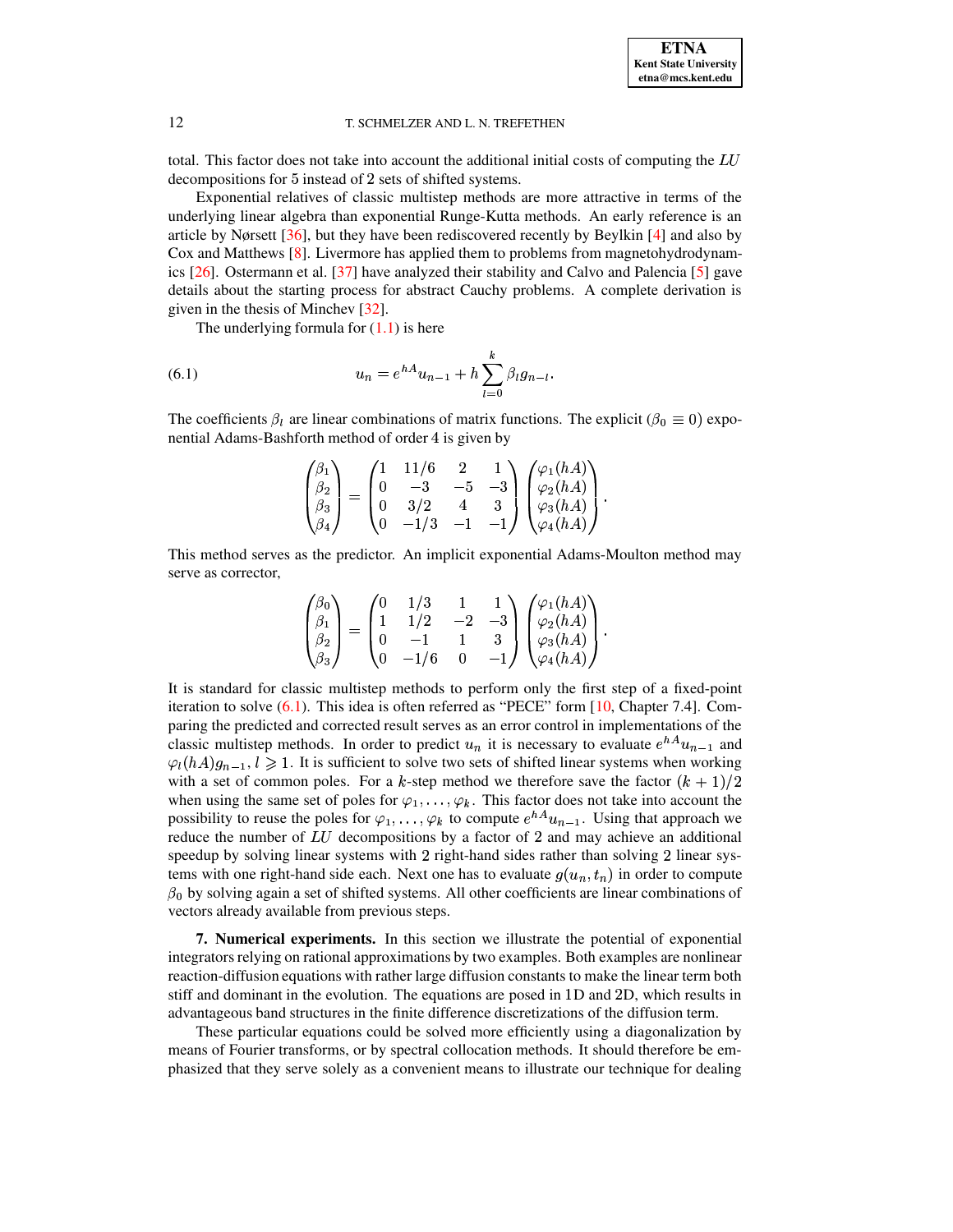**ETNA Kent State University etna@mcs.kent.edu**

with  $\varphi$  functions. Errors introduced by the spatial discretization are not taken into account here.

We compare exponential integrators with established numerical methods for stiff systems of ordinary differential equations. Although we have worked with a uniform mesh in time, we find that our implementation can be competitive even with state-of-the-art adaptive methods such as Radau collocation methods [\[15\]](#page-16-27) or the multistep backward differentiation formulas of MATLAB [\[40\]](#page-17-12) when applied to reaction-diffusion equations with a mild nonlinearity. The methods we have compared are:

- The explicit exponential Runge-Kutta methods of Krogstad. We used two CF approximations of  $\varphi_1(s)$  and  $\varphi_1(\frac{1}{2}s)$  with 12 poles each, and varied the number of poles; see Figures [7.2](#page-14-0) and [7.3.](#page-15-0)
- The exponential multistep methods of order 4, 6 and 8. Starting values were computed using MATLAB's ode15s integrator. The startup calculation was not taken into account in the timings. We used a CF approximation of the exponential with  $12$ poles and a shift of  $s = 1$ .
- MATLAB's ode15s integrator, which is an adaptive solver based on backward differentiation formulas. Rather than reducing the stepsize to achieve higher accuracy, we reduced the tolerances for the absolute and relative error. The method is implicit and the linear systems are solved using direct methods, that is UMFPACK, which has been incorporated with effective matrix reorderings in MATLAB's ode15s in recent releases.
- The method RADAU5, which is an implementation of a fifth-order implicit Runge-Kutta method of RADAU IIA type, with 3 stages and automatic stepsize control. For this we used a MATLAB implementation adapted from the thesis of Tee [\[41\]](#page-17-13). The code is available online.<sup>[1](#page-12-0)</sup>

The results reported here depend very strongly on the underlying numerical linear algebra, and in particular, an exponential integrator may perform better or worse than a competitor simply because of a switch from a direct method to an iterative method or vice versa. Therefore, for consistency, we used direct methods for all of our computations, relying on UMFPACK as the common underlying framework for solving all linear systems. The complex shifted symmetric matrices were reordered using a sparse reverse Cuthill-McKee ordering and symmetric approximate minimum degree permutations [\[9\]](#page-16-28).

Before we present the results in detail, we shall take a moment to describe common properties of the graphs describing the performance of the methods being used. In Figures [7.2](#page-14-0) and [7.3](#page-15-0) the vertical axes represent the *relative error*. For all experiments we have computed an "exact" solution by using ode15s with very tight error tolerances. The error is then calculated as the 2-norm of the difference between the approximation and the exact solution, divided by the 2-norm of the solution. Thus the error plotted in the graphs is a relative one. The scaling of the horizontal axes varies. The *relative time-steps* displayed are scaled by the overall simulation time scale. A relative timestep h implies that  $1/h$  steps have been taken. The *computer time* displayed is the CPU time we have measured. As is well known, such timings should not be relied upon too precisely, since in MATLAB we have limited control of internal routines optimizing certain code fragments. The *number of evaluations of* <sup>6</sup> refers to the number of evaluations of the nonlinear reaction term.

The experiments were performed with MATLAB 7.4 on a HP workstation xw4200 with a 3.2 GHz Pentium 4 processor and 1 GByte of RAM running Windows XP.

<span id="page-12-0"></span><sup>&</sup>lt;sup>1</sup>See the webpage of the author: <www.comlab.ox.ac.uk/thomas.schmelzer>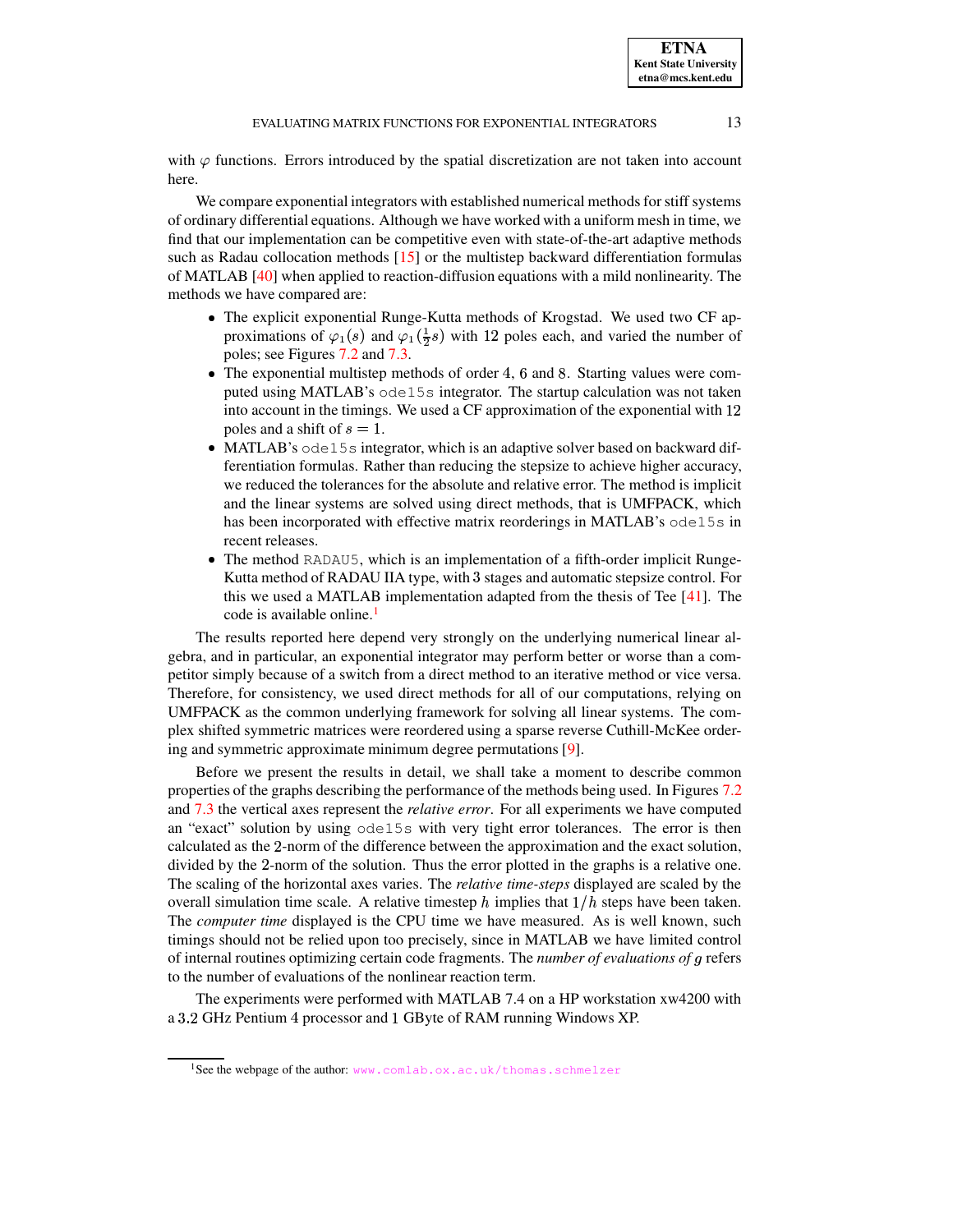

<span id="page-13-0"></span>FIG. 7.1. Solution of the Fisher equation.

**7.1. The Fisher equation.** The Fisher equation  $\begin{bmatrix} 12 \end{bmatrix}$  is a one-dimensional reactiondiffusion problem with a "logistic" reaction term

$$
u_t = Du_{xx} + ru(1-u) \qquad x \in [0,2].
$$

For the experiments reported here we chose  $D = 0.05$  and  $r = 0.01$ . The initial function is chosen as

$$
u_0(x, t = 0) = \exp(-20x) - x(x - 2)\cos^2(5x\pi/2).
$$

The boundary values are fixed as

$$
u(x = 2, t) = 0, \qquad u(x = 0, t) = 1
$$

We solve the equation for  $0 \le t \le 0.1$ . The equation is semidiscretized by standard finite differences with a 3-point stencil on a regular grid with  $\Delta x = 1/2000$ . This results in an extremely stiff system. The matrix A introduced by this discretization is of dimension  $N =$ 1999 and tridiagonal. The left-most eigenvalue of the scaled matrix  $DA$  is approximately  $-2 \times 10^5$ . Tridiagonal systems can be solved in  $O(N)$  operations, so the matrix is very well suited for any integrator based on rational approximation.

The results in Figure 7.2 emphasize the power of exponential integrators. In the first plot one should note the large relative timesteps of  $O(10^{-1})$ . This implies that only 10 steps have been taken. In the second plot one sees that exponential integrators outperform radau5 and ode15s. The Krogstad, Multistep 4 and Multistep 6 curves in this plot have benefitted by factors of approx. 2, 2.5 and 3.5, respectively, through the use of common poles. In the third plot graphs labeled Krogstad<sub>n</sub> show the relative error of Krogstad's method when using only  $n$  poles. The tremendous advantage of exponential integrators is revealed in fourth plot. They need far fewer evaluations of the nonlinear term.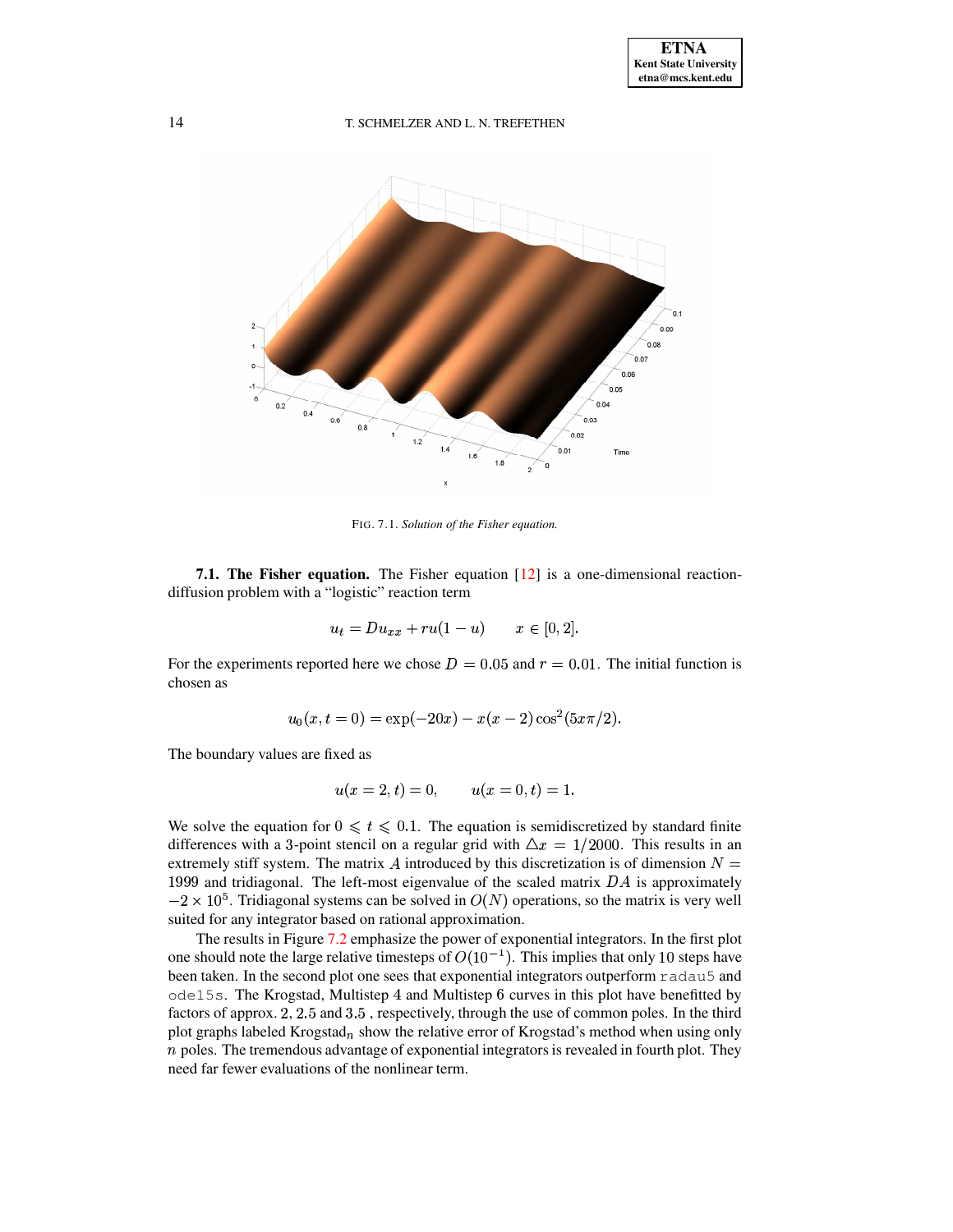**ETNA Kent State University**  $etna@mcs. kent.edu$ 

#### 15 EVALUATING MATRIX FUNCTIONS FOR EXPONENTIAL INTEGRATORS



<span id="page-14-0"></span>FIG. 7.2. Results for the Fisher equation.

# 7.2. The Allen-Cahn equation in 2D. The Allen-Cahn equation in 2D reads as [1]

$$
u_t = \varepsilon \Delta u + (u - u^3).
$$

We solve this equation for  $0 \le t \le 0.1$  with  $\varepsilon = 0.1$  on the square  $[0, 1]^2$  with homogeneous Neumann boundary conditions. The initial condition is a trigonometric polynomial:

$$
u_0 = c \sum_{i=1}^{8} \sum_{j=1}^{8} r_{ij} \cos(i\pi x) \cos(j\pi y).
$$

The coefficient matrix  $R$  is constructed, so as to be arbitrary but reproducible, by taking the first 64 digits of  $\pi$ :

$$
r_{11}=3, r_{21}=1, r_{31}=4, \ldots, r_{12}=5, \ldots, r_{88}=2.
$$

These numbers are then normalized by

$$
r_{ij} = \frac{r_{ij}}{5} - 1.
$$

The parameter c is chosen such that max  $|u_0| = 1$  on the square. For the spatial discretization A of the Laplacian we use standard finite differences on  $[0, 1]^2$ . The matrix A is of dimension  $10^4 \times 10^4$  and symmetric.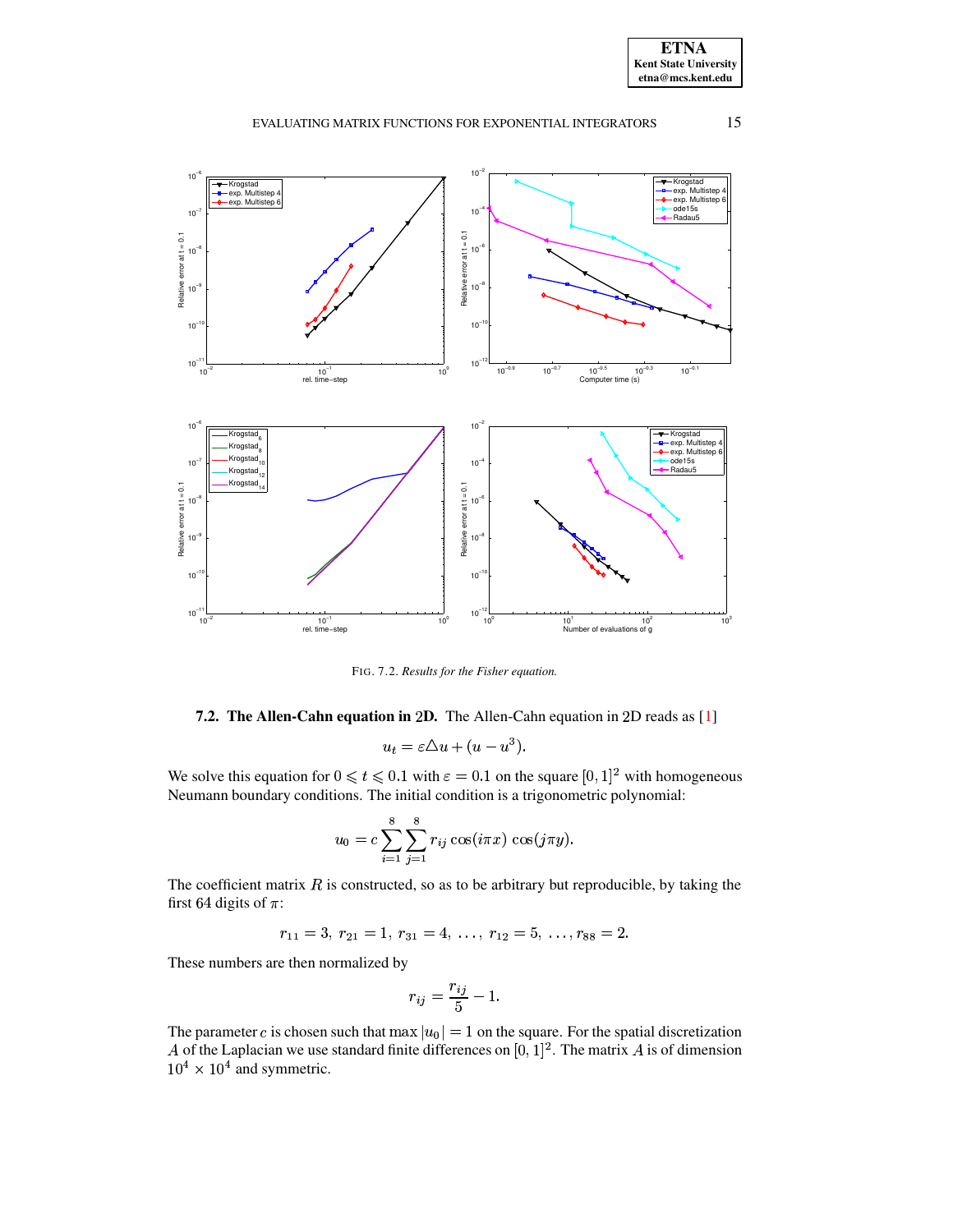

<span id="page-15-0"></span>FIG. 7.3. *Results for the Allen-Cahn equation in* '*D.*

The results of the experiment are shown in Figure [7.3.](#page-15-0) Broadly speaking the conclusions for this experiment are like those for the Fisher equation. Again the use of common poles has speeded up the Krogstad and multistep timings by factors of 2 to 4.

**8. Conclusions and outlook.** We have shown that  $\varphi$  functions can be evaluated for matrix arguments efficiently using rational approximations constructed via Carathéodory-Fejér approximation or contour integrals. This enables us to implement competitive exponential integrators for large stiff systems of ODEs. The rational approximations are typically twice as fast as the contour integrals as they require half as many poles for the same accuracy.

Exponential integrators rely on the fast evaluation of the matrix-vector product  $\varphi_1(A)b$ for several  $l$  at once. Therefore we proposed the approximation in a set of common poles as in equation [\(4.1\)](#page-5-1) and found that this enables us to reduce the work per step dramatically.

We should also mention that similar techniques can be used for other functions of interest [\[39\]](#page-17-14).

**Acknowledgments.** Parts of this work were done when T.S. stayed for six weeks at the University of Dusseldorf, enjoying the hospitality of Marlis Hochbruck. She and Alexander Ostermann taught us a great deal about exponential integrators. Herbert Stahl gave us advice on best rational approximations. Christoph Ortner's insight on reaction-diffusion equations has always been helpful.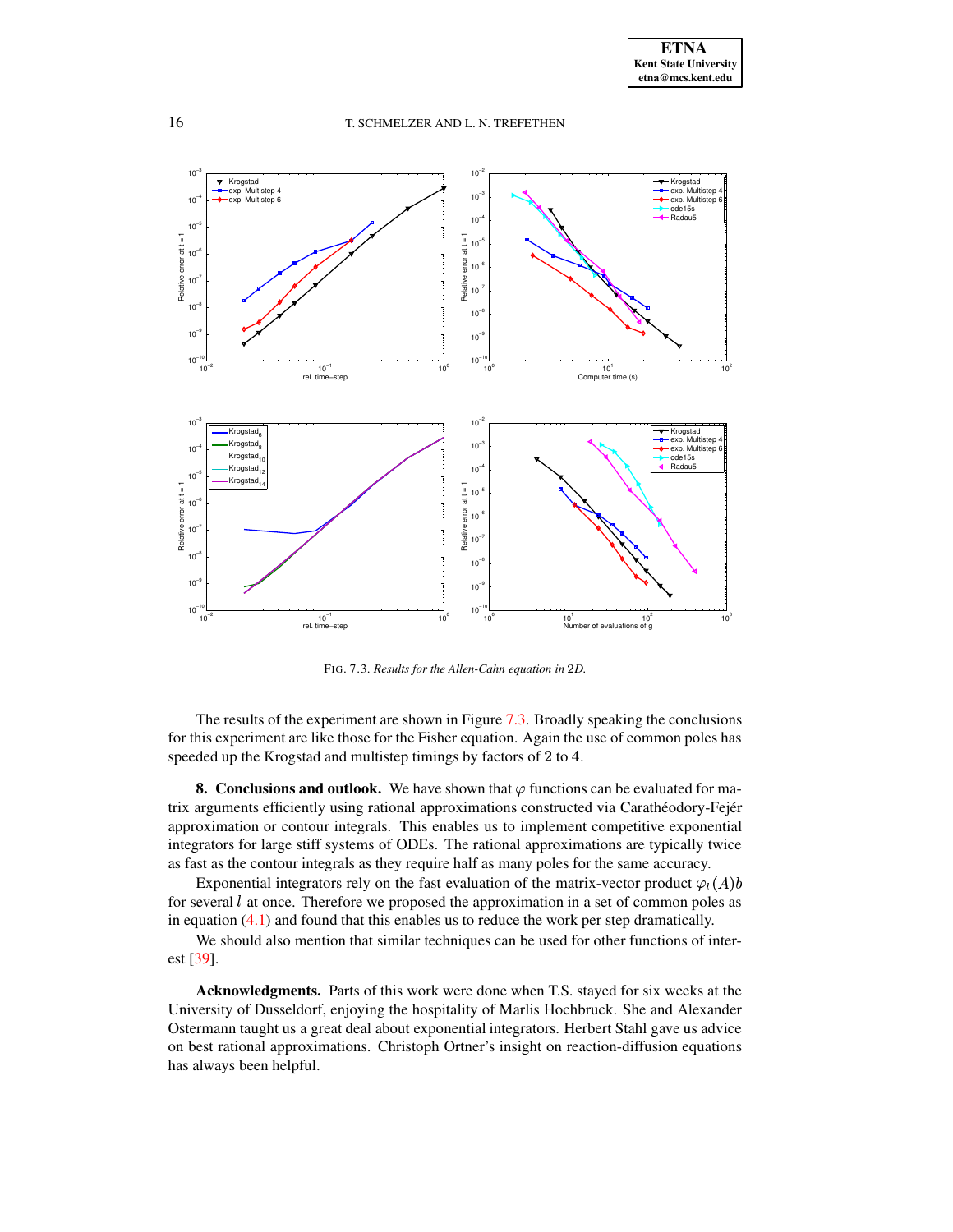#### **REFERENCES**

- <span id="page-16-30"></span>[1] S. M. ALLEN AND J. W. CAHN, *A microscope theory for antiphase boundary motion and its application to antiphase domain coarsening*, Acta Metall., 27 (1979), pp. 1085–1095.
- <span id="page-16-20"></span>[2] A. I. APTEKAREV, *Sharp constants for rational approximations of analytic functions*, Mat. Sb., 193 (2002), pp. 1–72.
- <span id="page-16-7"></span>[3] H. BERLAND, B. SKAFLESTAD, AND W. WRIGHT, *EXPINT—A MATLAB package for exponential integrators*, ACM Trans. Math. Softw., 33 (2007).
- <span id="page-16-25"></span><span id="page-16-4"></span>[4] G. BEYLKIN, J. M. KEISER, AND L. VOZOVOI, *A new class of time discretization schemes for the solution of nonlinear PDEs*, J. Comput. Phys., 147 (1998), pp. 362–387.
- [5] M. P. CALVO AND C. PALENCIA, *A class of explicit multistep exponential integrators for semilinear problems*, Numer. Math., 102 (2006), pp. 367–381.
- <span id="page-16-18"></span>[6] A. J. CARPENTER, A. RUTTAN, AND R. S. VARGA, *Extended numerical computations on the "* #*" conjecture in rational approximation theory*, in Rational approximation and interpolation, P. Graves-Morris, E. Saff, and R. Varga, eds., Lecture Notes in Mathematics, 1105, Springer, Berlin, 1984, pp. 383–411.
- <span id="page-16-14"></span>[7] W. J. CODY, G. MEINARDUS, AND R. S. VARGA, *Chebyshev rational approximations* to  $e^{-x}$  in  $[0, +\infty)$ *and applications to heat-conduction problems*, J. Approx. Theory, 2 (1969), pp. 50–65.
- <span id="page-16-1"></span>[8] S. M. COX AND P. C. MATTHEWS, *Exponential time differencing for stiff systems*, J. Comput. Phys., 176 (2002), pp. 430–455.
- [9] T. A. DAVIS, *Direct methods for sparse linear systems*, SIAM, Philadelphia, PA, 2006.
- <span id="page-16-28"></span><span id="page-16-26"></span>[10] P. DEUFLHARD AND F. BORNEMANN, *Scientific computing with ordinary differential equations*, Springer-Verlag, New York, 2002.
- <span id="page-16-21"></span>[11] S. W. ELLACOTT, *On the Faber transform and efficient numerical rational approximation*, SIAM J. Numer. Anal., 20 (1983), pp. 989–1000.
- <span id="page-16-29"></span><span id="page-16-23"></span>[12] R. FISHER, *The wave of advance of advantageous genes*, Annals of Eugenics, 7 (1937), pp. 355–369.
- [13] G. H. GOLUB AND C. F. VAN LOAN, *Matrix computations*, 3rd ed., Johns Hopkins University Press, Baltimore, 1996.
- <span id="page-16-15"></span>[14] A. A. GONCHAR AND E. A. RAKHMANOV, *Equilibrium distributions and degree of rational approximation of analytic functions*, Math. USSR Sbornik, 62 (1989), pp. 305–348.
- <span id="page-16-27"></span>[15] E. HAIRER AND G. WANNER, *Solving ordinary differential equations. II. Stiff and differential-algebraic problems*, Springer-Verlag, Berlin, 1991.
- <span id="page-16-16"></span>[16] G. H. HALPHEN, *Traité des fonctions elliptiques et de leurs applications. Premiére partie. Théorie des fonctions elliptiques et de leurs développement en séries*, Gauthier-Villars, Paris, 1886. http://mo
- <span id="page-16-11"></span><span id="page-16-9"></span>[17] N. J. HIGHAM, *Accuracy and stability of numerical algorithms*, 2nd ed., SIAM, Philadelphia, 2002.
- [18] , *The scaling and squaring method for the matrix exponential revisited*, SIAM J. Matrix Anal. Appl., 26 (2005), pp. 1179–1193.
- <span id="page-16-0"></span>[19] M. HOCHBRUCK AND C. LUBICH, *On Krylov subspace approximations to the matrix exponential operator*, SIAM J. Numer. Anal., 34 (1997), pp. 1911–1925.
- <span id="page-16-10"></span>[20] M. HOCHBRUCK, C. LUBICH, AND H. SELHOFER, *Exponential integrators for large systems of differential equations*, SIAM J. Sci. Comput., 19 (1998), pp. 1552–1574.
- <span id="page-16-3"></span>[21] M. HOCHBRUCK AND A. OSTERMANN, *Explicit exponential Runge-Kutta methods for semilinear parabolic problems*, SIAM J. Numer. Anal., 43 (2005), pp. 1069–1090.
- <span id="page-16-8"></span>[22] , *Exponential Runge-Kutta methods for parabolic problems*, Appl. Numer. Math., 53 (2005), pp. 323– 339.
- <span id="page-16-5"></span>[23] A.-K. KASSAM, *Solving reaction-diffusion equations ten times faster*, Tech. Report NA 03/16, Oxford University Computing Laboratory, 2003.
- <span id="page-16-6"></span>[24] A.-K. KASSAM AND L. N. TREFETHEN, *Fourth-order time-stepping for stiff PDEs*, SIAM J. Sci. Comput., 26 (2005), pp. 1214–1233.
- <span id="page-16-2"></span>[25] S. KROGSTAD, *Generalized integrating factor methods for stiff PDEs*, J. Comput. Phys., 203 (2005), pp. 72– 88.
- <span id="page-16-24"></span>[26] P. LIVERMORE, *An implementation of the exponential time differencing scheme to the magnetohydrodynamic equations in a spherical shell*, J. Comput. Phys., 220 (2007), pp. 824–838.
- <span id="page-16-12"></span>[27] Y. Y. LU, *Computing a matrix function for exponential integrators*, J. Comput. Appl. Math., 161 (2003), pp. 203–216.
- <span id="page-16-17"></span>[28] A. P. MAGNUS, *CFGT determination of Varga's constant '* #*'*, 1985. handout of the Padé approximation meeting organized by C. Brezinski at Marseille-Luminy, October 14-18, 1985.
- <span id="page-16-19"></span>[29] , *Asymptotics and super asymptotics of best rational approximation error norms for the exponential function (the '* #*' problem) by the Carathéodory–Fejér method*, in Nonlinear Methods and Rational Approximation II, A. Cuyt et al., ed., Kluwer, Dordrecht, 1994, pp. 173–185.
- <span id="page-16-22"></span><span id="page-16-13"></span>[30] G. MEINARDUS, *Approximation of functions: Theory and numerical methods*, Springer, Berlin, 1967.
- [31] B. V. MINCHEV, *Computing analytic matrix functions for a class of exponential integrators*, Reports in

**ETNA Kent State University etna@mcs.kent.edu**